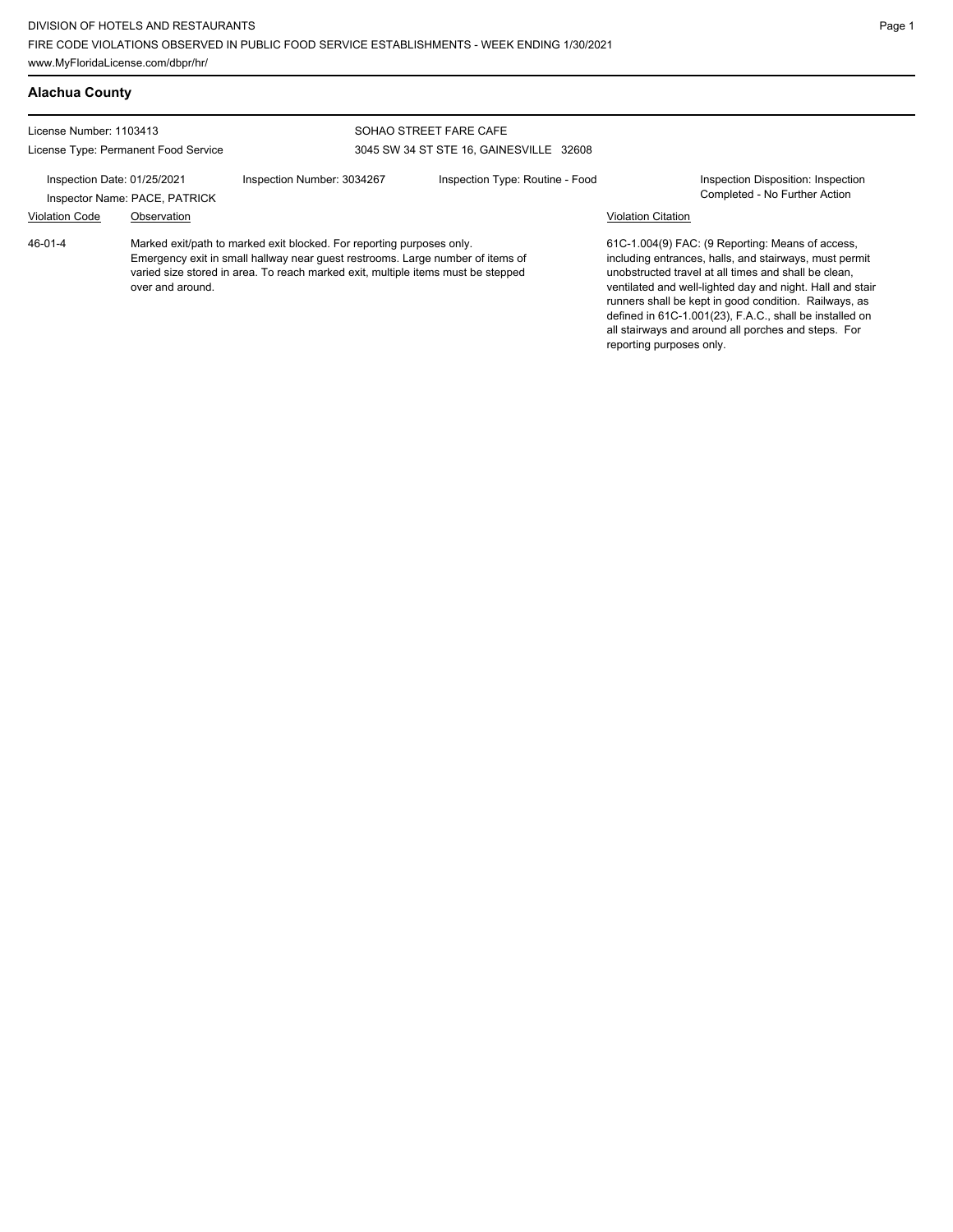purposes only.

| <b>Brevard County</b>                                                                                                                                                            |                                      |                            |                                        |                                                                                                                                                                                                                                                                                                                                                                                                                                        |  |  |
|----------------------------------------------------------------------------------------------------------------------------------------------------------------------------------|--------------------------------------|----------------------------|----------------------------------------|----------------------------------------------------------------------------------------------------------------------------------------------------------------------------------------------------------------------------------------------------------------------------------------------------------------------------------------------------------------------------------------------------------------------------------------|--|--|
| License Number: 1500346                                                                                                                                                          |                                      |                            | MCDONALD'S #669                        |                                                                                                                                                                                                                                                                                                                                                                                                                                        |  |  |
|                                                                                                                                                                                  | License Type: Permanent Food Service |                            | 25 W HIBISCUS BLVD, MELBOURNE 32901    |                                                                                                                                                                                                                                                                                                                                                                                                                                        |  |  |
| Inspection Date: 01/25/2021<br>Inspector Name: MITTEN, JAMES                                                                                                                     |                                      | Inspection Number: 3075936 | Inspection Type: Complaint Full        | Inspection Disposition: Inspection<br>Completed - No Further Action                                                                                                                                                                                                                                                                                                                                                                    |  |  |
| <b>Violation Code</b>                                                                                                                                                            | Observation                          |                            |                                        | <b>Violation Citation</b>                                                                                                                                                                                                                                                                                                                                                                                                              |  |  |
| 46-01-4<br>Marked exit/path to marked exit blocked. For reporting purposes only.<br>Emergency exit blocked by cart **Corrected On-Site**                                         |                                      |                            |                                        | 61C-1.004(9) FAC: (9 Reporting: Means of access,<br>including entrances, halls, and stairways, must permit<br>unobstructed travel at all times and shall be clean.<br>ventilated and well-lighted day and night. Hall and stair<br>runners shall be kept in good condition. Railways, as<br>defined in 61C-1.001(23), F.A.C., shall be installed on<br>all stairways and around all porches and steps. For<br>reporting purposes only. |  |  |
| License Number: 1500020                                                                                                                                                          |                                      | <b>SLOW &amp; LOW BBQ</b>  |                                        |                                                                                                                                                                                                                                                                                                                                                                                                                                        |  |  |
|                                                                                                                                                                                  | License Type: Permanent Food Service |                            | 306 N. ORLANDO AVE., COCOA BEACH 32931 |                                                                                                                                                                                                                                                                                                                                                                                                                                        |  |  |
| Inspection Date: 01/27/2021                                                                                                                                                      | Inspector Name: HICKS, GEORGE RANDY  | Inspection Number: 3059205 | Inspection Type: Routine - Food        | Inspection Disposition: Inspection<br>Completed - No Further Action                                                                                                                                                                                                                                                                                                                                                                    |  |  |
| <b>Violation Code</b><br>Observation                                                                                                                                             |                                      |                            | <b>Violation Citation</b>              |                                                                                                                                                                                                                                                                                                                                                                                                                                        |  |  |
| Propane tank (larger than 2.7 lb. water capacity/1 lb. gas capacity) located inside<br>48-04-4<br>of the building. For reporting purposes only. In office. **Corrected On-Site** |                                      |                            |                                        | 509.032(2)(d) FS Reporting: (d) The division, or its<br>agent, shall notify the local firesafety authority or the<br>State Fire Marshal of any readily observable violation of<br>a rule adopted under chapter 633 which relates to public<br>lodging establishments or public food establishments,<br>and the identification of such violation does not require<br>any firesafety inspection certification. For reporting             |  |  |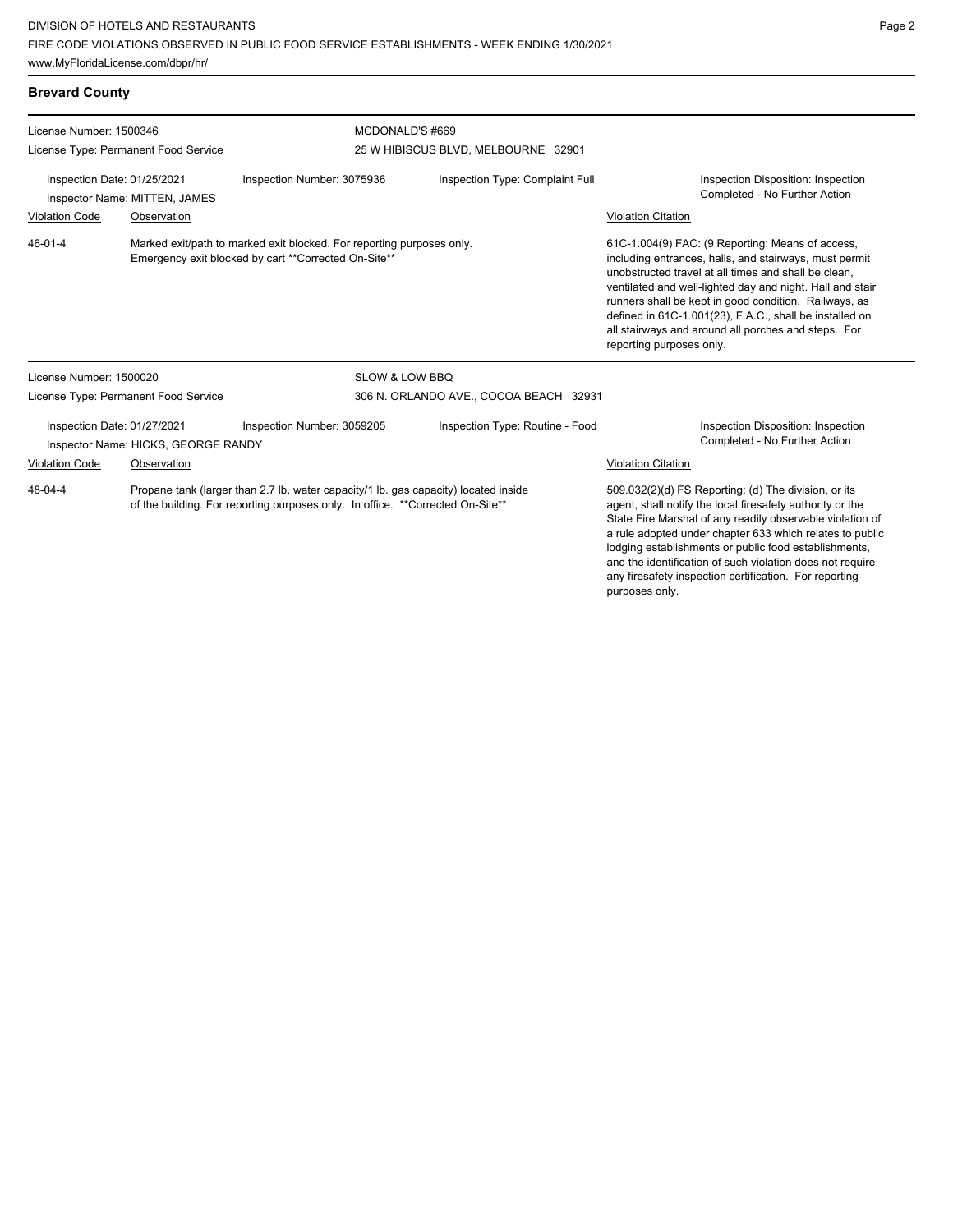| <b>Broward County</b>                                                                                     |                                      |                                                                                                                                               |                                                                                                                                                                       |                           |                                                                                                                                                                                                                                                                                                                                                                                                                                                                                                                     |  |  |
|-----------------------------------------------------------------------------------------------------------|--------------------------------------|-----------------------------------------------------------------------------------------------------------------------------------------------|-----------------------------------------------------------------------------------------------------------------------------------------------------------------------|---------------------------|---------------------------------------------------------------------------------------------------------------------------------------------------------------------------------------------------------------------------------------------------------------------------------------------------------------------------------------------------------------------------------------------------------------------------------------------------------------------------------------------------------------------|--|--|
| License Number: 1612654                                                                                   |                                      | RED LOBSTER #0424                                                                                                                             | 296 N UNIVERSITY DR, PEMBROKE PINES 33024                                                                                                                             |                           |                                                                                                                                                                                                                                                                                                                                                                                                                                                                                                                     |  |  |
| License Type: Permanent Food Service<br>Inspection Date: 01/29/2021<br>Inspector Name: FEIGELES, MITCHELL |                                      | Inspection Number: 3056710                                                                                                                    | Inspection Type: Routine - Food                                                                                                                                       |                           | Inspection Disposition: Inspection<br>Completed - No Further Action                                                                                                                                                                                                                                                                                                                                                                                                                                                 |  |  |
| <b>Violation Code</b>                                                                                     | Observation                          |                                                                                                                                               |                                                                                                                                                                       | <b>Violation Citation</b> |                                                                                                                                                                                                                                                                                                                                                                                                                                                                                                                     |  |  |
| 48-01-5                                                                                                   |                                      | No current insurance inspector boiler report or boiler certificate available for boiler.<br>For reporting purposes only. **Repeat Violation** |                                                                                                                                                                       |                           | 61C-1.004(9) FAC Reporting: (9) Heating and ventilation<br>- The heating and ventilation system shall be kept in<br>good repair or be installed to maintain a minimum of 68<br>degrees Fahrenheit throughout the building. The<br>insurance inspector <sub>is</sub> boiler report is required annually<br>for power boilers and high pressure/high temperature<br>boilers and biannually for low pressure steam or vapor<br>heating boilers and shall be posted in the boiler room.<br>For reporting purposes only. |  |  |
| License Number: 1625168                                                                                   |                                      |                                                                                                                                               | 1 MORE BITE CATERING                                                                                                                                                  |                           |                                                                                                                                                                                                                                                                                                                                                                                                                                                                                                                     |  |  |
|                                                                                                           | License Type: Permanent Food Service |                                                                                                                                               | 4072 NE 5 TERR, OAKLAND PARK 33334                                                                                                                                    |                           |                                                                                                                                                                                                                                                                                                                                                                                                                                                                                                                     |  |  |
| Inspection Date: 01/26/2021<br>Inspector Name: BRANN, JUSTIN                                              |                                      | Inspection Number: 3076067                                                                                                                    | Inspection Type: Food-Licensing Inspection                                                                                                                            |                           | Inspection Disposition: Inspection<br>Completed - No Further Action                                                                                                                                                                                                                                                                                                                                                                                                                                                 |  |  |
| <b>Violation Code</b>                                                                                     | Observation                          |                                                                                                                                               |                                                                                                                                                                       | <b>Violation Citation</b> |                                                                                                                                                                                                                                                                                                                                                                                                                                                                                                                     |  |  |
| 48-04-4<br>of the building. For reporting purposes only.                                                  |                                      | Inspector will email this report to Fire Marshall for review.                                                                                 | Propane tank (larger than 2.7 lb. water capacity/1 lb. gas capacity) located inside<br>Observed approximately 8 propane tanks inside building next to rear exit door. |                           | 509.032(2)(d) FS Reporting: (d) The division, or its<br>agent, shall notify the local firesafety authority or the<br>State Fire Marshal of any readily observable violation of<br>a rule adopted under chapter 633 which relates to public<br>lodging establishments or public food establishments,                                                                                                                                                                                                                 |  |  |

and the identification of such violation does not require any firesafety inspection certification. For reporting

purposes only.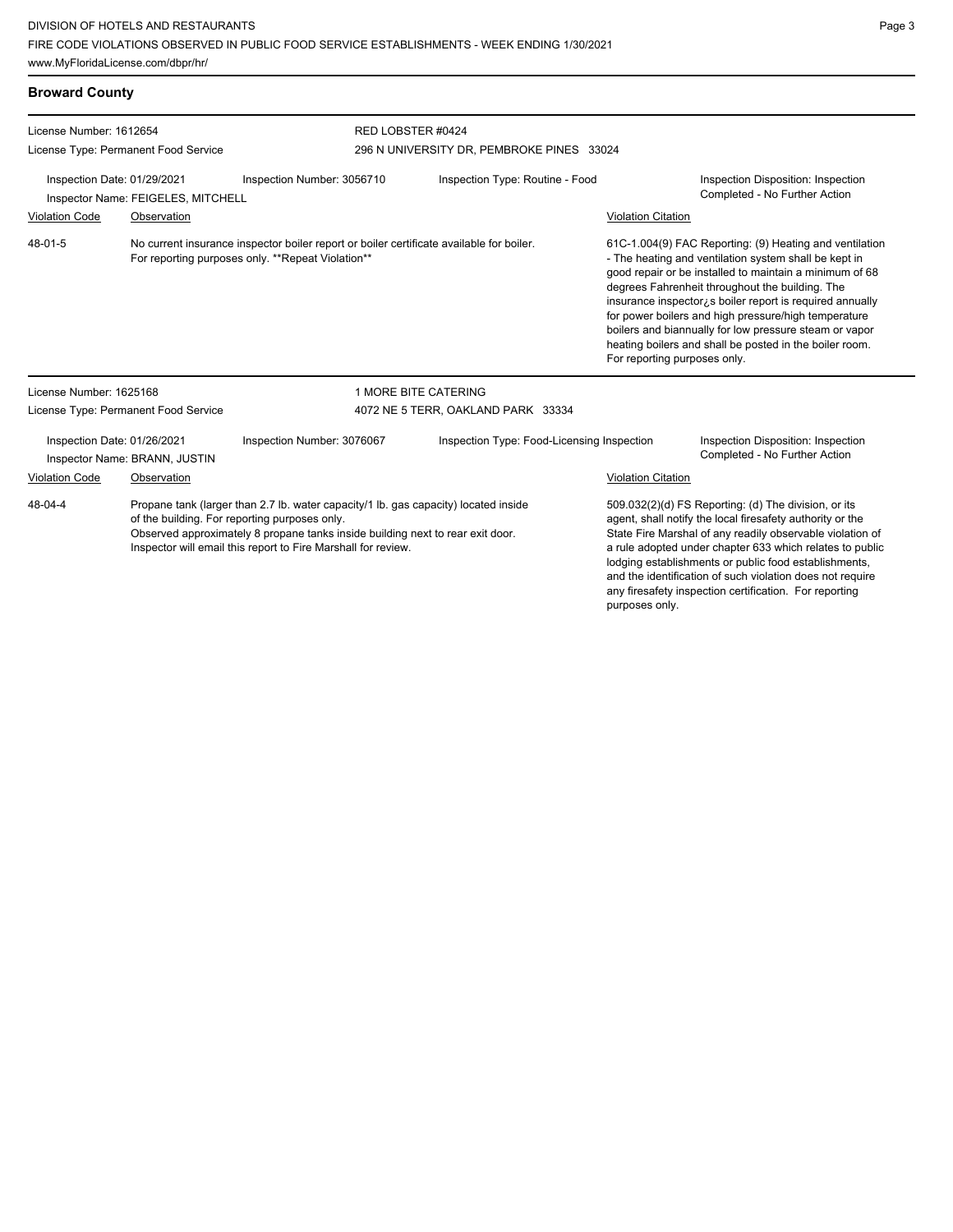| <b>Clay County</b>                                              |                                             |                                                                                                                                                                                       |                                                               |                           |                                                                                                                                                                                                                                                                                                                                                                                                                            |
|-----------------------------------------------------------------|---------------------------------------------|---------------------------------------------------------------------------------------------------------------------------------------------------------------------------------------|---------------------------------------------------------------|---------------------------|----------------------------------------------------------------------------------------------------------------------------------------------------------------------------------------------------------------------------------------------------------------------------------------------------------------------------------------------------------------------------------------------------------------------------|
| License Number: 2001424<br>License Type: Permanent Food Service |                                             |                                                                                                                                                                                       | DAQ SHACK & PACKAGE STORE<br>1754 WELLS RD, ORANGE PARK 32073 |                           |                                                                                                                                                                                                                                                                                                                                                                                                                            |
| Inspection Date: 01/27/2021<br><b>Violation Code</b>            | Inspector Name: BIAVA, GRANT<br>Observation | Inspection Number: 3061431                                                                                                                                                            | Inspection Type: Routine - Food                               | <b>Violation Citation</b> | Inspection Disposition: Administrative<br>complaint recommended                                                                                                                                                                                                                                                                                                                                                            |
| 48-04-4                                                         |                                             | Propane tank (larger than 2.7 lb. water capacity/1 lb. gas capacity) located inside<br>of the building. For reporting purposes only.<br>Four propane tanks stored in dry storage area |                                                               | purposes only.            | 509.032(2)(d) FS Reporting: (d) The division, or its<br>agent, shall notify the local firesafety authority or the<br>State Fire Marshal of any readily observable violation of<br>a rule adopted under chapter 633 which relates to public<br>lodging establishments or public food establishments,<br>and the identification of such violation does not require<br>any firesafety inspection certification. For reporting |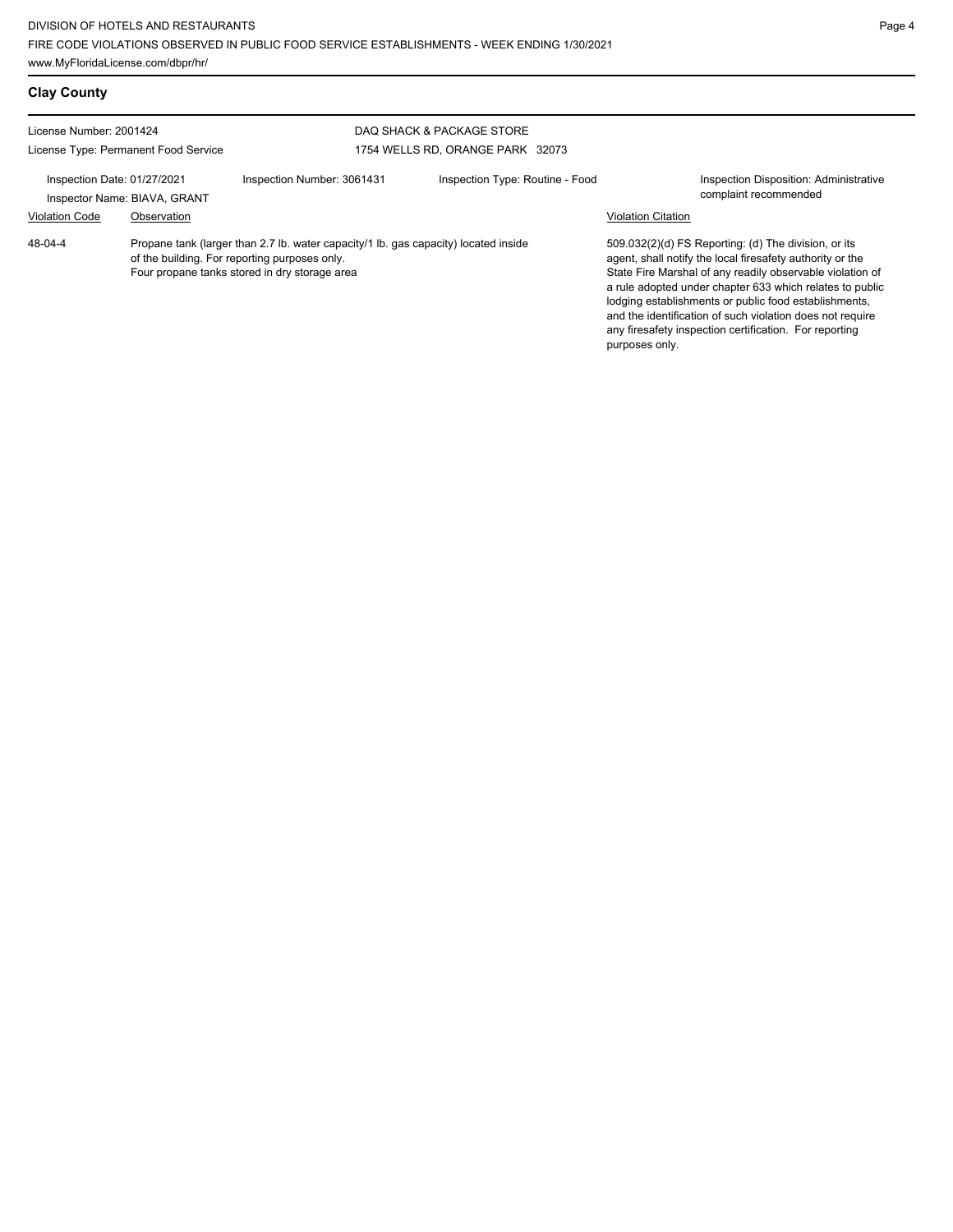| <b>Dade County</b>                                   |                                                                     |                                                                                                                                                                                                                                                                                                                               |                          |                                                                                                                                                                                                                                                                                                                                                                                                                                              |                                                                                                                                                                                                                                                                                                                                                                                                                                                                                                         |                                                                                                                                                                                                                                                                                                                                                                                                                                                                          |  |
|------------------------------------------------------|---------------------------------------------------------------------|-------------------------------------------------------------------------------------------------------------------------------------------------------------------------------------------------------------------------------------------------------------------------------------------------------------------------------|--------------------------|----------------------------------------------------------------------------------------------------------------------------------------------------------------------------------------------------------------------------------------------------------------------------------------------------------------------------------------------------------------------------------------------------------------------------------------------|---------------------------------------------------------------------------------------------------------------------------------------------------------------------------------------------------------------------------------------------------------------------------------------------------------------------------------------------------------------------------------------------------------------------------------------------------------------------------------------------------------|--------------------------------------------------------------------------------------------------------------------------------------------------------------------------------------------------------------------------------------------------------------------------------------------------------------------------------------------------------------------------------------------------------------------------------------------------------------------------|--|
| License Number: 2359375                              | License Type: Mobile Food Dispensing Vehicle                        |                                                                                                                                                                                                                                                                                                                               | <b>SALLYS FOOD TRUCK</b> | 29639 SW 158 PL, HOMESTEAD 33033                                                                                                                                                                                                                                                                                                                                                                                                             |                                                                                                                                                                                                                                                                                                                                                                                                                                                                                                         |                                                                                                                                                                                                                                                                                                                                                                                                                                                                          |  |
| Inspection Date: 01/28/2021                          |                                                                     | Inspection Number: 1231478                                                                                                                                                                                                                                                                                                    |                          | Inspection Type: Routine - Food                                                                                                                                                                                                                                                                                                                                                                                                              |                                                                                                                                                                                                                                                                                                                                                                                                                                                                                                         | Inspection Disposition: Warning<br>Issued                                                                                                                                                                                                                                                                                                                                                                                                                                |  |
| <b>Violation Code</b>                                | Inspector Name: GONZALEZ, RICARDO<br>Observation                    |                                                                                                                                                                                                                                                                                                                               |                          |                                                                                                                                                                                                                                                                                                                                                                                                                                              | <b>Violation Citation</b>                                                                                                                                                                                                                                                                                                                                                                                                                                                                               |                                                                                                                                                                                                                                                                                                                                                                                                                                                                          |  |
| $45 - 01 - 4$                                        | No portable fire extinguisher present. For reporting purposes only. |                                                                                                                                                                                                                                                                                                                               |                          | 509.032(2)(d) FS Reporting: (d) The division, or its<br>agent, shall notify the local firesafety authority or the<br>State Fire Marshal of any readily observable violation of<br>a rule adopted under chapter 633 which relates to public<br>lodging establishments or public food establishments,<br>and the identification of such violation does not require<br>any firesafety inspection certification. For reporting<br>purposes only. |                                                                                                                                                                                                                                                                                                                                                                                                                                                                                                         |                                                                                                                                                                                                                                                                                                                                                                                                                                                                          |  |
| License Number: 2335608                              |                                                                     |                                                                                                                                                                                                                                                                                                                               |                          | LENNOX MIAMI/PREP KITCHEN                                                                                                                                                                                                                                                                                                                                                                                                                    |                                                                                                                                                                                                                                                                                                                                                                                                                                                                                                         |                                                                                                                                                                                                                                                                                                                                                                                                                                                                          |  |
|                                                      | License Type: Permanent Food Service                                |                                                                                                                                                                                                                                                                                                                               |                          | 1900 COLLINS AVE, MIAMI BEACH 33139                                                                                                                                                                                                                                                                                                                                                                                                          |                                                                                                                                                                                                                                                                                                                                                                                                                                                                                                         |                                                                                                                                                                                                                                                                                                                                                                                                                                                                          |  |
| Inspection Date: 01/26/2021<br><b>Violation Code</b> | Inspector Name: HODGE, KRISTEN<br><b>Observation</b>                | Inspection Number: 3076068                                                                                                                                                                                                                                                                                                    |                          | Inspection Type: Food-Licensing Inspection                                                                                                                                                                                                                                                                                                                                                                                                   | <b>Violation Citation</b>                                                                                                                                                                                                                                                                                                                                                                                                                                                                               | Inspection Disposition: Inspection<br>Completed - No Further Action                                                                                                                                                                                                                                                                                                                                                                                                      |  |
| 48-01-5                                              |                                                                     | No current insurance inspector boiler report or boiler certificate available for boiler.<br>For reporting purposes only. No boiler certificates provided for jurisdiction<br>number's 095921 and 095920. Boiler Service Date completed on 12/3/2020,<br>establishment waiting for certificates, expiration date not observed. |                          |                                                                                                                                                                                                                                                                                                                                                                                                                                              | 61C-1.004(9) FAC Reporting: (9) Heating and ventilation<br>- The heating and ventilation system shall be kept in<br>good repair or be installed to maintain a minimum of 68<br>degrees Fahrenheit throughout the building. The<br>insurance inspector¿s boiler report is required annually<br>for power boilers and high pressure/high temperature<br>boilers and biannually for low pressure steam or vapor<br>heating boilers and shall be posted in the boiler room.<br>For reporting purposes only. |                                                                                                                                                                                                                                                                                                                                                                                                                                                                          |  |
| License Number: 2335615                              |                                                                     |                                                                                                                                                                                                                                                                                                                               | <b>LENNOX MIAMI</b>      |                                                                                                                                                                                                                                                                                                                                                                                                                                              |                                                                                                                                                                                                                                                                                                                                                                                                                                                                                                         |                                                                                                                                                                                                                                                                                                                                                                                                                                                                          |  |
|                                                      | License Type: Permanent Food Service                                |                                                                                                                                                                                                                                                                                                                               |                          | 1900 COLLINS AVE, MIAMI BEACH 33139                                                                                                                                                                                                                                                                                                                                                                                                          |                                                                                                                                                                                                                                                                                                                                                                                                                                                                                                         |                                                                                                                                                                                                                                                                                                                                                                                                                                                                          |  |
| Inspection Date: 01/26/2021                          | Inspector Name: HODGE, KRISTEN                                      | Inspection Number: 3076069                                                                                                                                                                                                                                                                                                    |                          | Inspection Type: Food-Licensing Inspection                                                                                                                                                                                                                                                                                                                                                                                                   |                                                                                                                                                                                                                                                                                                                                                                                                                                                                                                         | Inspection Disposition: Inspection<br>Completed - No Further Action                                                                                                                                                                                                                                                                                                                                                                                                      |  |
| <b>Violation Code</b>                                | Observation                                                         |                                                                                                                                                                                                                                                                                                                               |                          |                                                                                                                                                                                                                                                                                                                                                                                                                                              | <b>Violation Citation</b>                                                                                                                                                                                                                                                                                                                                                                                                                                                                               |                                                                                                                                                                                                                                                                                                                                                                                                                                                                          |  |
| 48-01-5                                              |                                                                     | No current insurance inspector boiler report or boiler certificate available for boiler.<br>For reporting purposes only. No boiler certificates provided for jurisdiction<br>number's 095921 and 095920. Boiler Service Date completed on 12/3/2020,<br>establishment waiting for certificates, expiration date not observed. |                          |                                                                                                                                                                                                                                                                                                                                                                                                                                              | For reporting purposes only.                                                                                                                                                                                                                                                                                                                                                                                                                                                                            | 61C-1.004(9) FAC Reporting: (9) Heating and ventilation<br>- The heating and ventilation system shall be kept in<br>good repair or be installed to maintain a minimum of 68<br>degrees Fahrenheit throughout the building. The<br>insurance inspector is boiler report is required annually<br>for power boilers and high pressure/high temperature<br>boilers and biannually for low pressure steam or vapor<br>heating boilers and shall be posted in the boiler room. |  |
| License Number: 2336334                              | License Type: Permanent Food Service                                |                                                                                                                                                                                                                                                                                                                               | 9BEACH LATIN RESTAURANT  | 1628 COLLINS AVE, MIAMI BEACH 33139                                                                                                                                                                                                                                                                                                                                                                                                          |                                                                                                                                                                                                                                                                                                                                                                                                                                                                                                         |                                                                                                                                                                                                                                                                                                                                                                                                                                                                          |  |
| Inspection Date: 01/28/2021                          | Inspector Name: MASKASEM, SUPPACHAI                                 | Inspection Number: 3034744                                                                                                                                                                                                                                                                                                    |                          | Inspection Type: Routine - Food                                                                                                                                                                                                                                                                                                                                                                                                              |                                                                                                                                                                                                                                                                                                                                                                                                                                                                                                         | <b>Inspection Disposition: Warning</b><br>Issued                                                                                                                                                                                                                                                                                                                                                                                                                         |  |
| <b>Violation Code</b>                                | <b>Observation</b>                                                  |                                                                                                                                                                                                                                                                                                                               |                          |                                                                                                                                                                                                                                                                                                                                                                                                                                              | <b>Violation Citation</b>                                                                                                                                                                                                                                                                                                                                                                                                                                                                               |                                                                                                                                                                                                                                                                                                                                                                                                                                                                          |  |
| $46 - 01 - 4$                                        | On-Site**                                                           | Marked exit/path to marked exit blocked. For reporting purposes only. **Corrected                                                                                                                                                                                                                                             |                          |                                                                                                                                                                                                                                                                                                                                                                                                                                              | reporting purposes only.                                                                                                                                                                                                                                                                                                                                                                                                                                                                                | 61C-1.004(9) FAC: (9 Reporting: Means of access,<br>including entrances, halls, and stairways, must permit<br>unobstructed travel at all times and shall be clean,<br>ventilated and well-lighted day and night. Hall and stair<br>runners shall be kept in good condition. Railways, as<br>defined in 61C-1.001(23), F.A.C., shall be installed on<br>all stairways and around all porches and steps. For                                                               |  |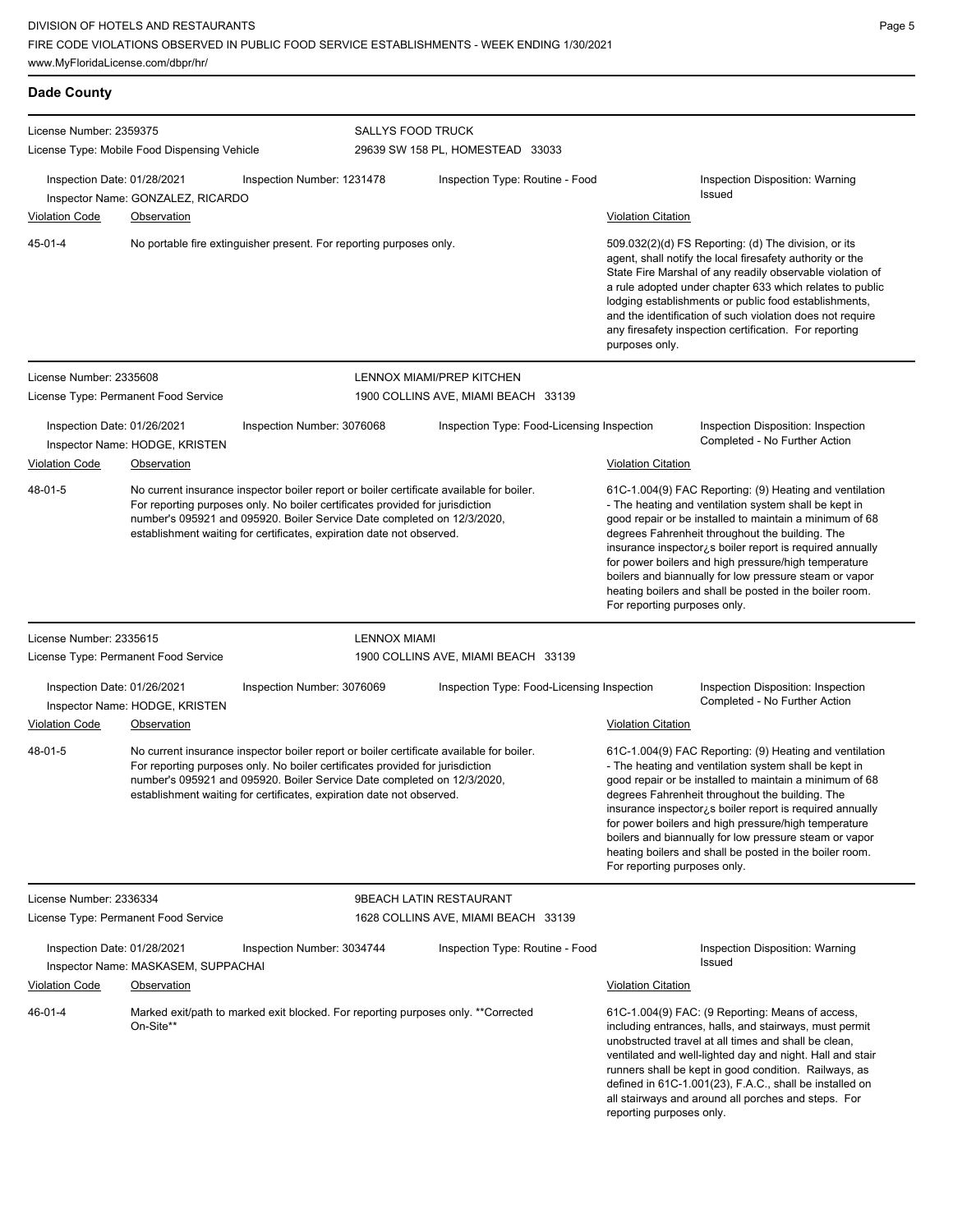| $\sim$ | ۰, |
|--------|----|
|        |    |

| <b>Dade County</b>                                   |                                                                                                                                                                                |                                                                                                                                                                    |                                     |                                                                                                                                                                                                                                                                                                                                                                                                                                              |                                                                                                                                                                                                                                                                                                                                                                                                                                        |
|------------------------------------------------------|--------------------------------------------------------------------------------------------------------------------------------------------------------------------------------|--------------------------------------------------------------------------------------------------------------------------------------------------------------------|-------------------------------------|----------------------------------------------------------------------------------------------------------------------------------------------------------------------------------------------------------------------------------------------------------------------------------------------------------------------------------------------------------------------------------------------------------------------------------------------|----------------------------------------------------------------------------------------------------------------------------------------------------------------------------------------------------------------------------------------------------------------------------------------------------------------------------------------------------------------------------------------------------------------------------------------|
| License Number: 2336462                              |                                                                                                                                                                                |                                                                                                                                                                    | <b>PINK TACO</b>                    |                                                                                                                                                                                                                                                                                                                                                                                                                                              |                                                                                                                                                                                                                                                                                                                                                                                                                                        |
|                                                      | License Type: Permanent Food Service                                                                                                                                           |                                                                                                                                                                    |                                     | 1200 OCEAN DRIVE, MIAMI BEACH 33139                                                                                                                                                                                                                                                                                                                                                                                                          |                                                                                                                                                                                                                                                                                                                                                                                                                                        |
| Inspection Date: 01/25/2021                          | Inspector Name: WILLIAMS, ALFREDA                                                                                                                                              | Inspection Number: 3043613                                                                                                                                         |                                     | Inspection Type: Routine - Food                                                                                                                                                                                                                                                                                                                                                                                                              | Inspection Disposition: Inspection<br>Completed - No Further Action                                                                                                                                                                                                                                                                                                                                                                    |
| <b>Violation Code</b>                                | <b>Observation</b>                                                                                                                                                             |                                                                                                                                                                    |                                     |                                                                                                                                                                                                                                                                                                                                                                                                                                              | <b>Violation Citation</b>                                                                                                                                                                                                                                                                                                                                                                                                              |
| 45-02-4                                              | Portable fire extinguisher gauge in red zone. For reporting purposes only.<br>Located near ware wash area.                                                                     |                                                                                                                                                                    |                                     | 509.032(2)(d) FS Reporting: (d) The division, or its<br>agent, shall notify the local firesafety authority or the<br>State Fire Marshal of any readily observable violation of<br>a rule adopted under chapter 633 which relates to public<br>lodging establishments or public food establishments,<br>and the identification of such violation does not require<br>any firesafety inspection certification. For reporting<br>purposes only. |                                                                                                                                                                                                                                                                                                                                                                                                                                        |
| License Number: 2331952                              |                                                                                                                                                                                |                                                                                                                                                                    | <b>CHERY'S RESTAURANT</b>           |                                                                                                                                                                                                                                                                                                                                                                                                                                              |                                                                                                                                                                                                                                                                                                                                                                                                                                        |
|                                                      | License Type: Permanent Food Service                                                                                                                                           |                                                                                                                                                                    |                                     | 12781 W DIXIE HWY, MIAMI 33161                                                                                                                                                                                                                                                                                                                                                                                                               |                                                                                                                                                                                                                                                                                                                                                                                                                                        |
| Inspection Date: 01/26/2021                          | Inspector Name: SUAREZ, LEOPOLDO                                                                                                                                               | Inspection Number: 3052728                                                                                                                                         |                                     | Inspection Type: Routine - Food                                                                                                                                                                                                                                                                                                                                                                                                              | Inspection Disposition: Warning<br>Issued                                                                                                                                                                                                                                                                                                                                                                                              |
| <b>Violation Code</b><br>Observation                 |                                                                                                                                                                                |                                                                                                                                                                    | <b>Violation Citation</b>           |                                                                                                                                                                                                                                                                                                                                                                                                                                              |                                                                                                                                                                                                                                                                                                                                                                                                                                        |
| 46-01-4                                              |                                                                                                                                                                                | Marked exit/path to marked exit blocked. For reporting purposes only. A/C unit on<br>hallway to the restroom, it's blocking halfway of the access to the restroom. |                                     |                                                                                                                                                                                                                                                                                                                                                                                                                                              | 61C-1.004(9) FAC: (9 Reporting: Means of access,<br>including entrances, halls, and stairways, must permit<br>unobstructed travel at all times and shall be clean,<br>ventilated and well-lighted day and night. Hall and stair<br>runners shall be kept in good condition. Railways, as<br>defined in 61C-1.001(23), F.A.C., shall be installed on<br>all stairways and around all porches and steps. For<br>reporting purposes only. |
| 48-04-4                                              | Propane tank (larger than 2.7 lb. water capacity/1 lb. gas capacity) located inside<br>of the building. For reporting purposes only. Observed. Propane tank inside<br>kitchen. |                                                                                                                                                                    |                                     | 509.032(2)(d) FS Reporting: (d) The division, or its<br>agent, shall notify the local firesafety authority or the<br>State Fire Marshal of any readily observable violation of<br>a rule adopted under chapter 633 which relates to public<br>lodging establishments or public food establishments,<br>and the identification of such violation does not require<br>any firesafety inspection certification. For reporting<br>purposes only. |                                                                                                                                                                                                                                                                                                                                                                                                                                        |
| License Number: 2324832                              |                                                                                                                                                                                |                                                                                                                                                                    | POLLO TROPICAL 8                    |                                                                                                                                                                                                                                                                                                                                                                                                                                              |                                                                                                                                                                                                                                                                                                                                                                                                                                        |
|                                                      | License Type: Permanent Food Service                                                                                                                                           |                                                                                                                                                                    | 4211 NW 36 ST, MIAMI SPGS 331667301 |                                                                                                                                                                                                                                                                                                                                                                                                                                              |                                                                                                                                                                                                                                                                                                                                                                                                                                        |
| Inspection Date: 01/29/2021<br><b>Violation Code</b> | Inspector Name: GONZALEZ, ERIK<br><b>Observation</b>                                                                                                                           | Inspection Number: 3044996                                                                                                                                         |                                     | Inspection Type: Routine - Food                                                                                                                                                                                                                                                                                                                                                                                                              | Inspection Disposition: Inspection<br>Completed - No Further Action<br><b>Violation Citation</b>                                                                                                                                                                                                                                                                                                                                       |
| 46-01-4                                              | garbage can blocking back exit door.                                                                                                                                           | Marked exit/path to marked exit blocked. For reporting purposes only. Observed                                                                                     |                                     |                                                                                                                                                                                                                                                                                                                                                                                                                                              | 61C-1.004(9) FAC: (9 Reporting: Means of access,<br>including entrances, halls, and stairways, must permit<br>unobstructed travel at all times and shall be clean,<br>ventilated and well-lighted day and night. Hall and stair<br>runners shall be kept in good condition. Railways, as<br>defined in 61C-1.001(23), F.A.C., shall be installed on<br>all stairways and around all porches and steps. For<br>reporting purposes only. |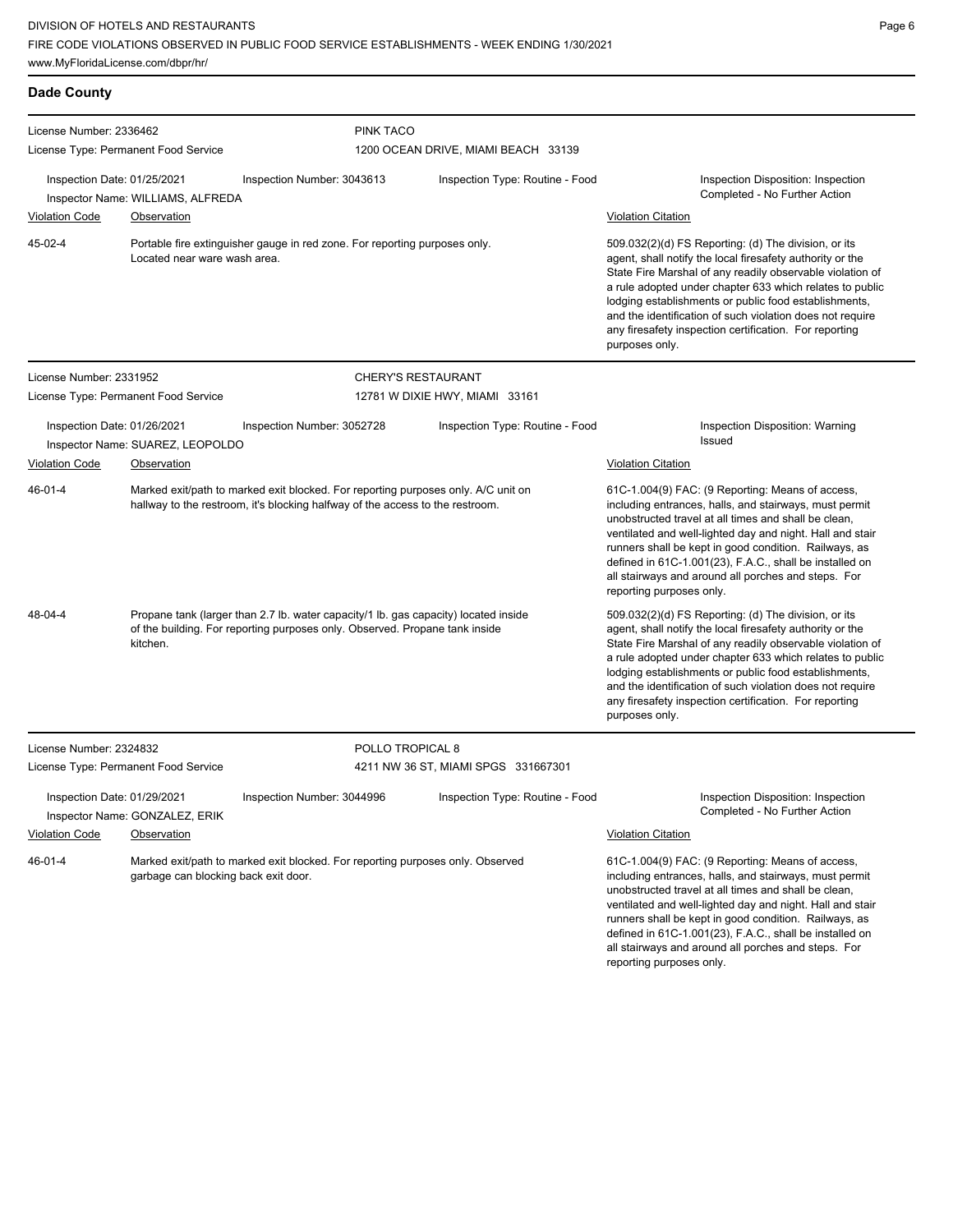**Dade County**

| License Number: 2335448                                           |             | <b>VICKY CAFE DORAL</b>                                                         |                                 |                                                                                                                                                                                                                                                                                                                                                                                                                                         |
|-------------------------------------------------------------------|-------------|---------------------------------------------------------------------------------|---------------------------------|-----------------------------------------------------------------------------------------------------------------------------------------------------------------------------------------------------------------------------------------------------------------------------------------------------------------------------------------------------------------------------------------------------------------------------------------|
| License Type: Permanent Food Service                              |             |                                                                                 | 10740 NW 74 ST, DORAL 33178     |                                                                                                                                                                                                                                                                                                                                                                                                                                         |
| Inspection Date: 01/27/2021<br>Inspector Name: JA DE DIOS, YANLEE |             | Inspection Number: 3054180                                                      | Inspection Type: Routine - Food | Inspection Disposition: Warning<br>Issued                                                                                                                                                                                                                                                                                                                                                                                               |
| <b>Violation Code</b>                                             | Observation |                                                                                 |                                 | <b>Violation Citation</b>                                                                                                                                                                                                                                                                                                                                                                                                               |
| 46-04-4                                                           | On-Site**   | Exit door locked. For reporting purposes only. Tray holder, boxes. ** Corrected |                                 | 61C-1.004(9) FAC: (9) Reporting: Means of access,<br>including entrances, halls, and stairways, must permit<br>unobstructed travel at all times and shall be clean.<br>ventilated and well-lighted day and night. Hall and stair<br>runners shall be kept in good condition. Railways, as<br>defined in 61C-1.001(23), F.A.C., shall be installed on<br>all stairways and around all porches and steps. For<br>reporting purposes only. |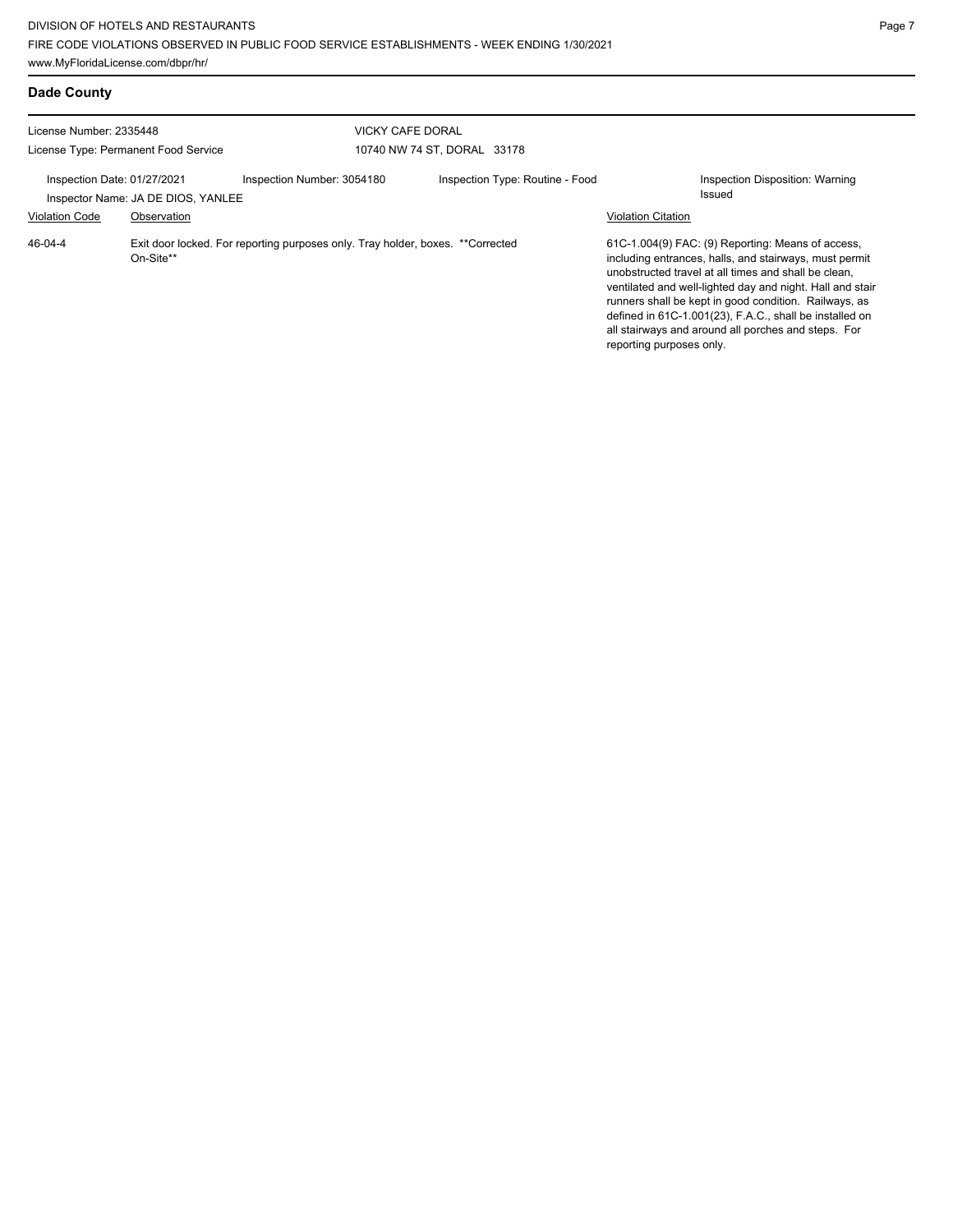| <b>Duval County</b>         |                                                                                                                                                                                               |                                                                                                                                                                                                                                         |                                                           |                                                                                                                                                                                                                                                                                                                                                                                                                                                                                                           |  |  |
|-----------------------------|-----------------------------------------------------------------------------------------------------------------------------------------------------------------------------------------------|-----------------------------------------------------------------------------------------------------------------------------------------------------------------------------------------------------------------------------------------|-----------------------------------------------------------|-----------------------------------------------------------------------------------------------------------------------------------------------------------------------------------------------------------------------------------------------------------------------------------------------------------------------------------------------------------------------------------------------------------------------------------------------------------------------------------------------------------|--|--|
| License Number: 2613625     |                                                                                                                                                                                               |                                                                                                                                                                                                                                         | LITTLE JOE'S CAFE BY AKEL'S                               |                                                                                                                                                                                                                                                                                                                                                                                                                                                                                                           |  |  |
|                             | License Type: Permanent Food Service                                                                                                                                                          |                                                                                                                                                                                                                                         | 245 RIVERSIDE AVENUE #195, JACKSONVILLE 32202             |                                                                                                                                                                                                                                                                                                                                                                                                                                                                                                           |  |  |
| Inspection Date: 01/28/2021 | Inspector Name: ESPINOSA-BECKERT, ILIANA                                                                                                                                                      | Inspection Number: 3058053                                                                                                                                                                                                              | Inspection Type: Routine - Food                           | Inspection Disposition: Inspection<br>Completed - No Further Action                                                                                                                                                                                                                                                                                                                                                                                                                                       |  |  |
| <b>Violation Code</b>       | <b>Observation</b>                                                                                                                                                                            |                                                                                                                                                                                                                                         |                                                           | <b>Violation Citation</b>                                                                                                                                                                                                                                                                                                                                                                                                                                                                                 |  |  |
| 45-02-4                     | Portable fire extinguisher gauge in red zone. For reporting purposes only.                                                                                                                    |                                                                                                                                                                                                                                         |                                                           | 509.032(2)(d) FS Reporting: (d) The division, or its<br>agent, shall notify the local firesafety authority or the<br>State Fire Marshal of any readily observable violation of<br>a rule adopted under chapter 633 which relates to public<br>lodging establishments or public food establishments,<br>and the identification of such violation does not require<br>any firesafety inspection certification. For reporting<br>purposes only.                                                              |  |  |
| 45-04-4                     | Use of cooking equipment producing grease laden vapors/smoke with no hood<br>suppression system installed. Notified Fire AHJ. For reporting purposes only.<br>Cooking eggs and frying chicken |                                                                                                                                                                                                                                         |                                                           | 509.032(2)(d) FS Reporting: (d) The division, or its<br>agent, shall notify the local firesafety authority or the<br>State Fire Marshal of any readily observable violation of<br>a rule adopted under chapter 633 which relates to public<br>lodging establishments or public food establishments,<br>and the identification of such violation does not require<br>any firesafety inspection certification. For reporting<br>purposes only.                                                              |  |  |
| License Number: 2614119     |                                                                                                                                                                                               |                                                                                                                                                                                                                                         | HOMEWOOD SUITES BY HILTON JACKSONVILLE DOWNTOWN SOUTHBANK |                                                                                                                                                                                                                                                                                                                                                                                                                                                                                                           |  |  |
|                             | License Type: Permanent Food Service                                                                                                                                                          |                                                                                                                                                                                                                                         | 1201 KINGS AVE, JACKSONVILLE 32207                        |                                                                                                                                                                                                                                                                                                                                                                                                                                                                                                           |  |  |
| Inspection Date: 01/27/2021 | Inspector Name: YOUNG, JENNIFER                                                                                                                                                               | Inspection Number: 3054346                                                                                                                                                                                                              | Inspection Type: Routine - Food                           | Inspection Disposition: Call Back -<br>Admin. complaint recommended                                                                                                                                                                                                                                                                                                                                                                                                                                       |  |  |
| <b>Violation Code</b>       | <b>Observation</b>                                                                                                                                                                            |                                                                                                                                                                                                                                         |                                                           | <b>Violation Citation</b>                                                                                                                                                                                                                                                                                                                                                                                                                                                                                 |  |  |
| 48-01-5                     | change **Time Extended**                                                                                                                                                                      | - From initial inspection : No current insurance inspector boiler report or boiler<br>certificate available for boiler. For reporting purposes only.<br>Boiler certificates expired 10/18/19 - From follow-up inspection 2021-01-27: No |                                                           | 61C-1.004(9) FAC Reporting: (9) Heating and ventilation<br>- The heating and ventilation system shall be kept in<br>good repair or be installed to maintain a minimum of 68<br>degrees Fahrenheit throughout the building. The<br>insurance inspector, is boiler report is required annually<br>for power boilers and high pressure/high temperature<br>boilers and biannually for low pressure steam or vapor<br>heating boilers and shall be posted in the boiler room.<br>For reporting purposes only. |  |  |
| License Number: 2615785     |                                                                                                                                                                                               |                                                                                                                                                                                                                                         | <b>HIGHTIDE BURRITO</b>                                   |                                                                                                                                                                                                                                                                                                                                                                                                                                                                                                           |  |  |
|                             | License Type: Permanent Food Service                                                                                                                                                          |                                                                                                                                                                                                                                         | 4591 LAKESIDE DR #107, JACKSONVILLE 32210                 |                                                                                                                                                                                                                                                                                                                                                                                                                                                                                                           |  |  |
| Inspection Date: 01/29/2021 | Inspector Name: MERCER, THOMAS                                                                                                                                                                | Inspection Number: 3057202                                                                                                                                                                                                              | Inspection Type: Routine - Food                           | Inspection Disposition: Inspection<br>Completed - No Further Action                                                                                                                                                                                                                                                                                                                                                                                                                                       |  |  |
| <b>Violation Code</b>       | <b>Observation</b>                                                                                                                                                                            |                                                                                                                                                                                                                                         |                                                           | <b>Violation Citation</b>                                                                                                                                                                                                                                                                                                                                                                                                                                                                                 |  |  |
| 48-04-4                     | 2 empty tanks for outside heaters.                                                                                                                                                            | Propane tank (larger than 2.7 lb. water capacity/1 lb. gas capacity) located inside<br>of the building. For reporting purposes only.                                                                                                    |                                                           | 509.032(2)(d) FS Reporting: (d) The division, or its<br>agent, shall notify the local firesafety authority or the<br>State Fire Marshal of any readily observable violation of<br>a rule adopted under chapter 633 which relates to public<br>lodging establishments or public food establishments,<br>and the identification of such violation does not require<br>any firesafety inspection certification. For reporting<br>purposes only.                                                              |  |  |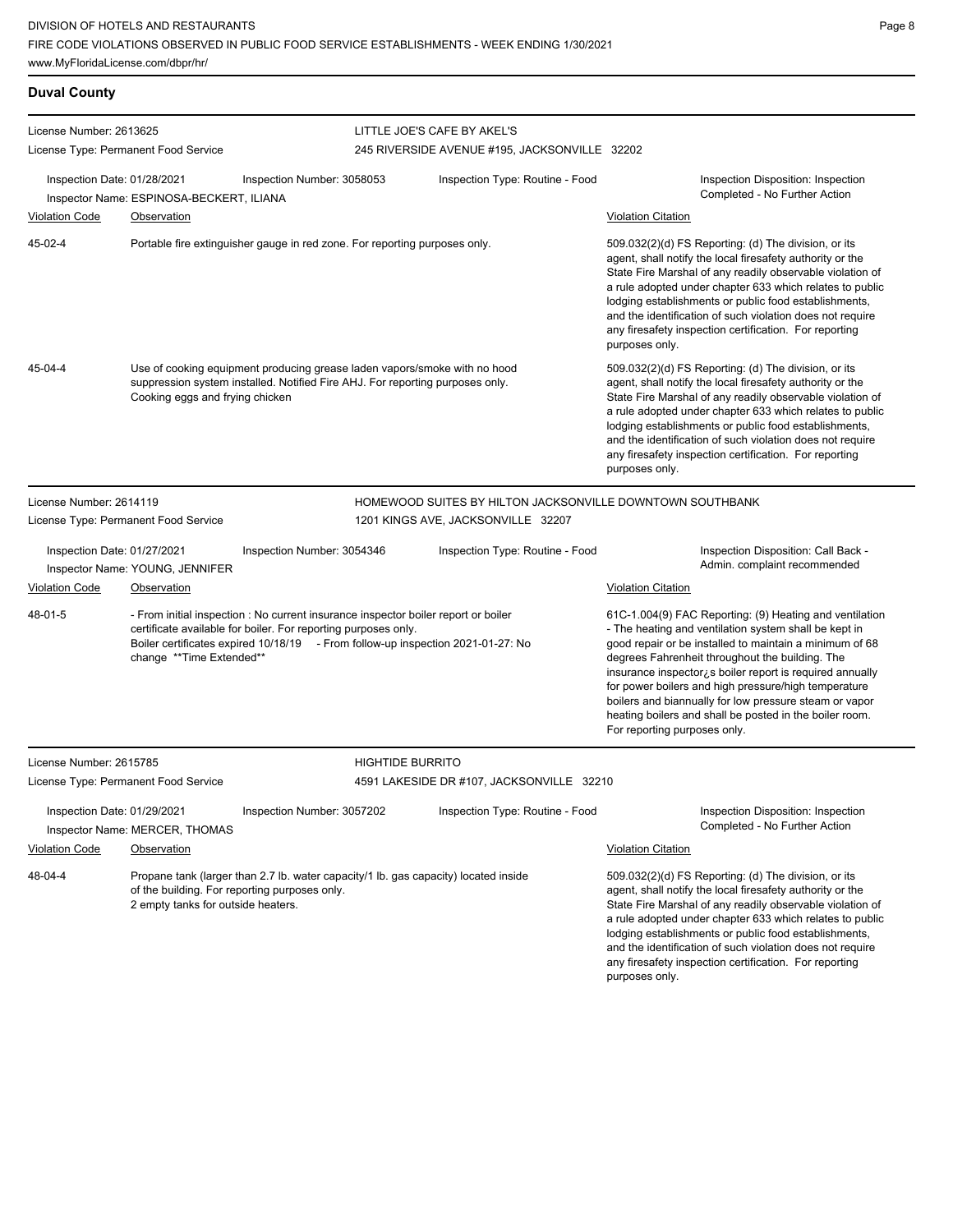| <b>Flagler County</b>                                                               |                          |                                                                                                                                                                                                                                                                                                                                                                               |                                 |                           |                                                                                                                                                                                                                                                                                                                                                                                                                            |
|-------------------------------------------------------------------------------------|--------------------------|-------------------------------------------------------------------------------------------------------------------------------------------------------------------------------------------------------------------------------------------------------------------------------------------------------------------------------------------------------------------------------|---------------------------------|---------------------------|----------------------------------------------------------------------------------------------------------------------------------------------------------------------------------------------------------------------------------------------------------------------------------------------------------------------------------------------------------------------------------------------------------------------------|
| License Number: 2800798<br>License Type: Permanent Food Service                     |                          | EL POLLO COLORAO<br>227 ST JOES PLAZA DR STE A, PALM COAST 32164                                                                                                                                                                                                                                                                                                              |                                 |                           |                                                                                                                                                                                                                                                                                                                                                                                                                            |
| Inspection Date: 01/26/2021<br>Inspector Name: GOSAI, MATT<br><b>Violation Code</b> | Observation              | Inspection Number: 3062374                                                                                                                                                                                                                                                                                                                                                    | Inspection Type: Routine - Food | <b>Violation Citation</b> | Inspection Disposition: Call Back -<br>Extension given, pending                                                                                                                                                                                                                                                                                                                                                            |
| 45-04-4                                                                             | reporting purposes only. | - From initial inspection : Use of cooking equipment producing grease laden<br>vapors/smoke with no hood suppression system installed. Notified Fire AHJ. For<br>Two small fryers placed outside hood site. (next to existing fryer which has<br>adequate hood protection.) - From follow-up inspection 2021-01-26:<br>At callback: time needed to review. ** Time Extended** |                                 | purposes only.            | 509.032(2)(d) FS Reporting: (d) The division, or its<br>agent, shall notify the local firesafety authority or the<br>State Fire Marshal of any readily observable violation of<br>a rule adopted under chapter 633 which relates to public<br>lodging establishments or public food establishments,<br>and the identification of such violation does not require<br>any firesafety inspection certification. For reporting |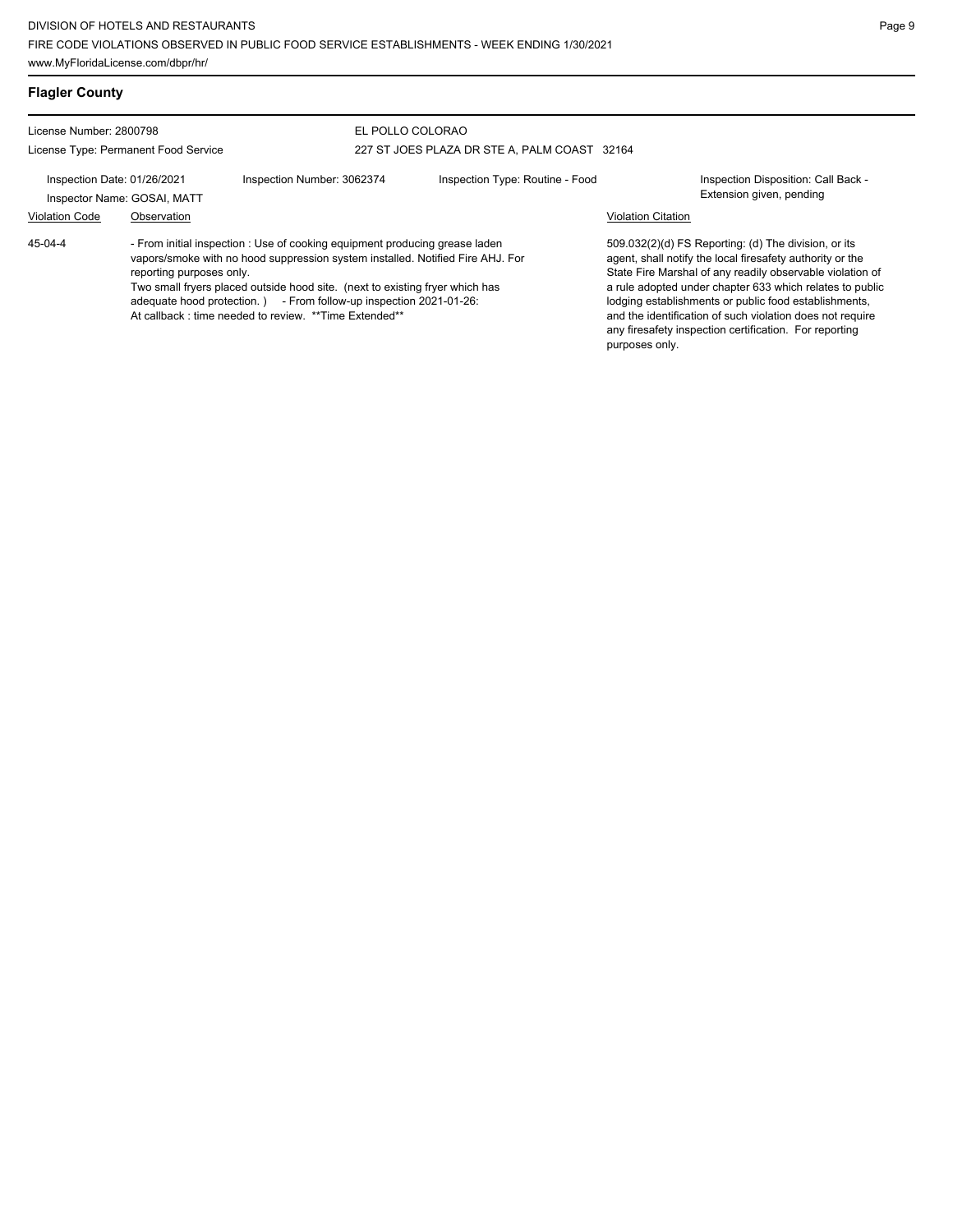| <b>Gadsden County</b>                                           |                                                 |                                                                                  |                                 |                           |                                                                                                                                                                                                                                                                                                                                                                                                                            |
|-----------------------------------------------------------------|-------------------------------------------------|----------------------------------------------------------------------------------|---------------------------------|---------------------------|----------------------------------------------------------------------------------------------------------------------------------------------------------------------------------------------------------------------------------------------------------------------------------------------------------------------------------------------------------------------------------------------------------------------------|
| License Number: 3000354<br>License Type: Permanent Food Service |                                                 | EL TAMAULIPECO<br>40 PAVILION DRIVE, QUINCY 32351                                |                                 |                           |                                                                                                                                                                                                                                                                                                                                                                                                                            |
| Inspection Date: 01/26/2021<br><b>Violation Code</b>            | Inspector Name: YANDELL, TIMOTHY<br>Observation | Inspection Number: 3029361                                                       | Inspection Type: Routine - Food | <b>Violation Citation</b> | <b>Inspection Disposition: Inspection</b><br>Completed - No Further Action                                                                                                                                                                                                                                                                                                                                                 |
| 45-02-4                                                         | door to kitchen.                                | Portable fire extinguisher gauge in red zone. For reporting purposes only. Entry |                                 | purposes only.            | 509.032(2)(d) FS Reporting: (d) The division, or its<br>agent, shall notify the local firesafety authority or the<br>State Fire Marshal of any readily observable violation of<br>a rule adopted under chapter 633 which relates to public<br>lodging establishments or public food establishments,<br>and the identification of such violation does not require<br>any firesafety inspection certification. For reporting |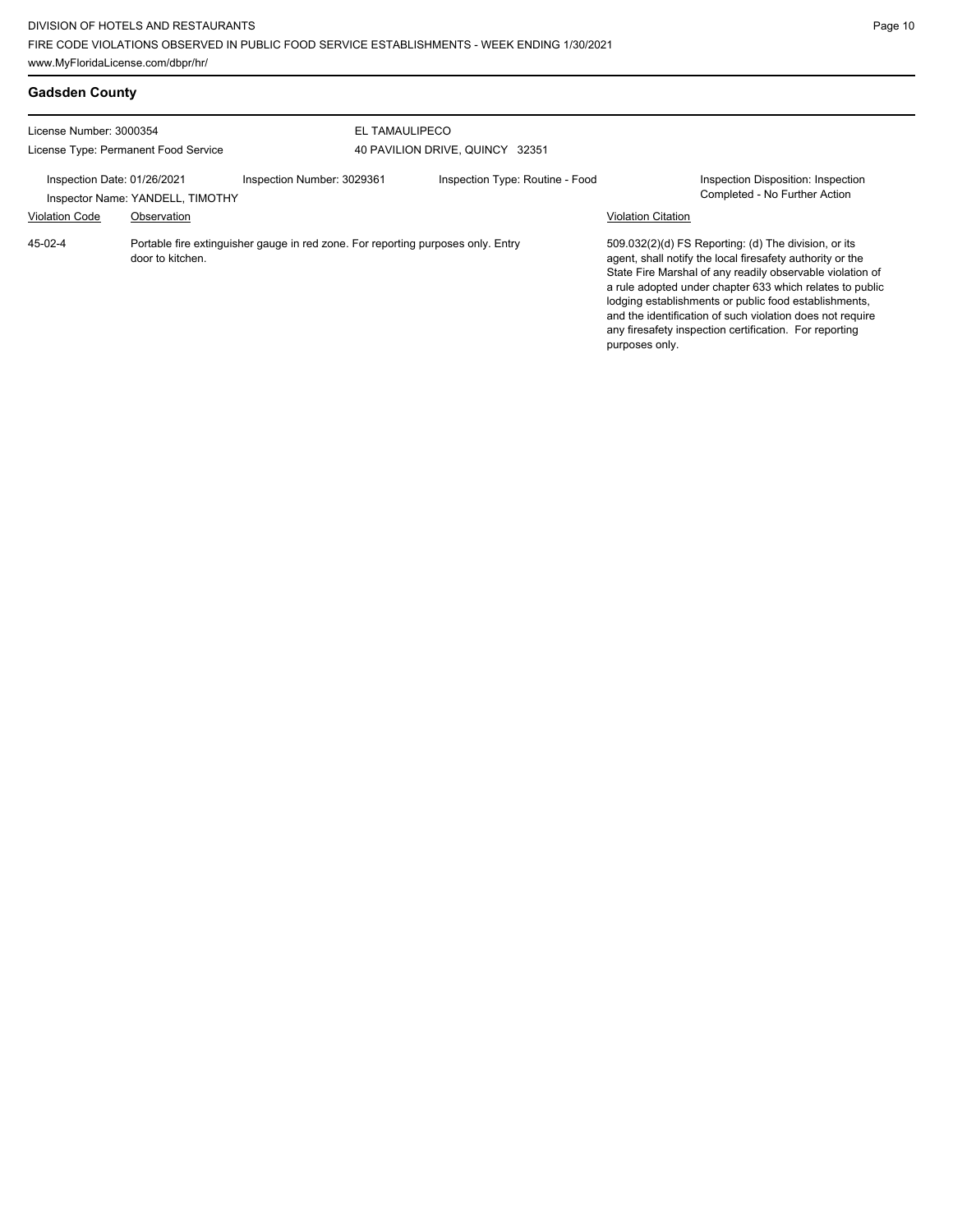| <b>Highlands County</b>                                         |                                                |                                                                                                                                                                   |                                                         |                           |                                                                                                                                                                                                                                                                                                                                                                                                             |
|-----------------------------------------------------------------|------------------------------------------------|-------------------------------------------------------------------------------------------------------------------------------------------------------------------|---------------------------------------------------------|---------------------------|-------------------------------------------------------------------------------------------------------------------------------------------------------------------------------------------------------------------------------------------------------------------------------------------------------------------------------------------------------------------------------------------------------------|
| License Number: 3800947<br>License Type: Permanent Food Service |                                                |                                                                                                                                                                   | <b>SEBRING DINER</b><br>4040 US HWY 27 S, SEBRING 33870 |                           |                                                                                                                                                                                                                                                                                                                                                                                                             |
| Inspection Date: 01/28/2021<br><b>Violation Code</b>            | Inspector Name: SCHNELL, PAMELA<br>Observation | Inspection Number: 3064611                                                                                                                                        | Inspection Type: Routine - Food                         | <b>Violation Citation</b> | Inspection Disposition: Inspection<br>Completed - No Further Action                                                                                                                                                                                                                                                                                                                                         |
| 46-04-4                                                         |                                                | Exit door locked. For reporting purposes only. Observed heavy metal lever type<br>locking device on freezer door. No way to open from inside if lever falls shut. |                                                         |                           | 61C-1.004(9) FAC: (9) Reporting: Means of access,<br>including entrances, halls, and stairways, must permit<br>unobstructed travel at all times and shall be clean,<br>ventilated and well-lighted day and night. Hall and stair<br>runners shall be kept in good condition. Railways, as<br>defined in 61C-1.001(23), F.A.C., shall be installed on<br>all stairways and around all porches and steps. For |

reporting purposes only.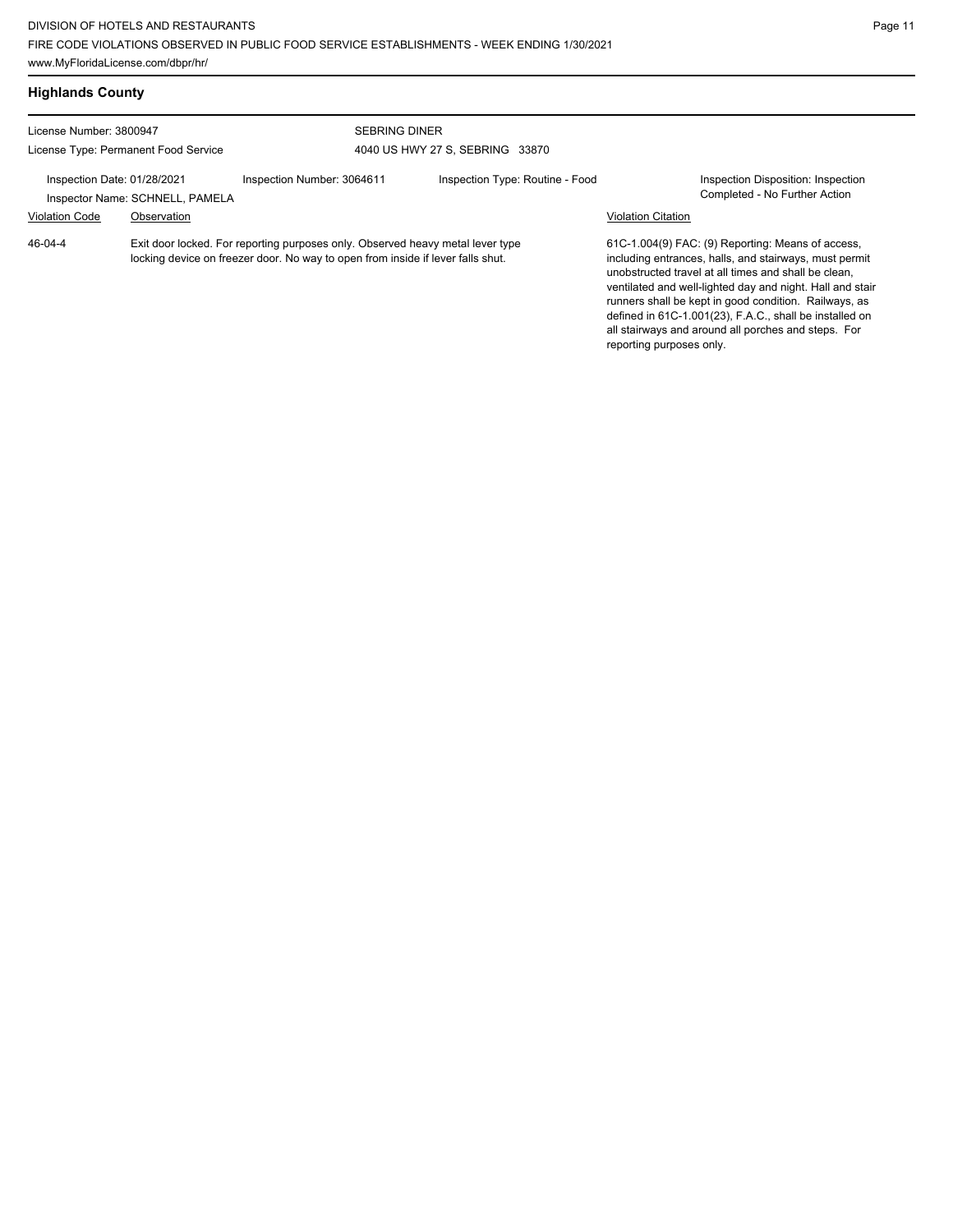| <b>Hillsborough County</b>                           |                                                |                                                                                          |                                                                     |                                                                                                                                                                                                                                                                                                                                                                                                                                                                                                          |                                                                                                                                                                                                                                                                                                                                                                                                                                                                          |
|------------------------------------------------------|------------------------------------------------|------------------------------------------------------------------------------------------|---------------------------------------------------------------------|----------------------------------------------------------------------------------------------------------------------------------------------------------------------------------------------------------------------------------------------------------------------------------------------------------------------------------------------------------------------------------------------------------------------------------------------------------------------------------------------------------|--------------------------------------------------------------------------------------------------------------------------------------------------------------------------------------------------------------------------------------------------------------------------------------------------------------------------------------------------------------------------------------------------------------------------------------------------------------------------|
| License Number: 3918701                              | License Type: Permanent Food Service           |                                                                                          | TAMPA MIDTOWN ALOFT & ELEMENT/FLR 6<br>3650 MIDTOWN DR, TAMPA 33607 |                                                                                                                                                                                                                                                                                                                                                                                                                                                                                                          |                                                                                                                                                                                                                                                                                                                                                                                                                                                                          |
| Inspection Date: 01/27/2021<br><b>Violation Code</b> | Inspector Name: CANNELLA, MARK<br>Observation  | Inspection Number: 3065198                                                               | Inspection Type: Food-Licensing Inspection                          | <b>Violation Citation</b>                                                                                                                                                                                                                                                                                                                                                                                                                                                                                | Inspection Disposition: Inspection<br>Completed - No Further Action                                                                                                                                                                                                                                                                                                                                                                                                      |
| 48-01-5                                              | For reporting purposes only.                   | No current insurance inspector boiler report or boiler certificate available for boiler. |                                                                     | 61C-1.004(9) FAC Reporting: (9) Heating and ventilation<br>- The heating and ventilation system shall be kept in<br>good repair or be installed to maintain a minimum of 68<br>degrees Fahrenheit throughout the building. The<br>insurance inspector; s boiler report is required annually<br>for power boilers and high pressure/high temperature<br>boilers and biannually for low pressure steam or vapor<br>heating boilers and shall be posted in the boiler room.<br>For reporting purposes only. |                                                                                                                                                                                                                                                                                                                                                                                                                                                                          |
| License Number: 3918702                              | License Type: Permanent Food Service           |                                                                                          | TAMPA MIDTOWN ALOFT & ELEMENT/FLR 7<br>3650 MIDTOWN DR, TAMPA 33607 |                                                                                                                                                                                                                                                                                                                                                                                                                                                                                                          |                                                                                                                                                                                                                                                                                                                                                                                                                                                                          |
| Inspection Date: 01/27/2021<br><b>Violation Code</b> | Inspector Name: CANNELLA, MARK<br>Observation  | Inspection Number: 3065200                                                               | Inspection Type: Food-Licensing Inspection                          | <b>Violation Citation</b>                                                                                                                                                                                                                                                                                                                                                                                                                                                                                | Inspection Disposition: Inspection<br>Completed - No Further Action                                                                                                                                                                                                                                                                                                                                                                                                      |
| 48-02-5                                              | only.                                          | Insurance inspector boiler report not posted in boiler room. For reporting purposes      |                                                                     | For reporting purposes only.                                                                                                                                                                                                                                                                                                                                                                                                                                                                             | 61C-1.004(9) FAC Reporting: (9) Heating and ventilation<br>- The heating and ventilation system shall be kept in<br>good repair or be installed to maintain a minimum of 68<br>degrees Fahrenheit throughout the building. The<br>insurance inspector boiler report is required annually for<br>power boilers and high pressure or high temperature<br>boilers and biannually for low pressure steam or vapor<br>heating boilers and shall be posted in the boiler room. |
| License Number: 3910362                              | License Type: Permanent Food Service           | <b>CHECKERS</b>                                                                          | 7545 W HILLSBOROUGH AVE, TAMPA 33615                                |                                                                                                                                                                                                                                                                                                                                                                                                                                                                                                          |                                                                                                                                                                                                                                                                                                                                                                                                                                                                          |
| Inspection Date: 01/26/2021<br><b>Violation Code</b> | Inspector Name: EHLERS, MICHAEL<br>Observation | Inspection Number: 2986756                                                               | Inspection Type: Routine - Food                                     | <b>Violation Citation</b>                                                                                                                                                                                                                                                                                                                                                                                                                                                                                | Inspection Disposition: Inspection<br>Completed - No Further Action                                                                                                                                                                                                                                                                                                                                                                                                      |
| 45-02-4                                              | rack.                                          | Portable fire extinguisher gauge in red zone. For reporting purposes only. By soda       |                                                                     | purposes only.                                                                                                                                                                                                                                                                                                                                                                                                                                                                                           | 509.032(2)(d) FS Reporting: (d) The division, or its<br>agent, shall notify the local firesafety authority or the<br>State Fire Marshal of any readily observable violation of<br>a rule adopted under chapter 633 which relates to public<br>lodging establishments or public food establishments,<br>and the identification of such violation does not require<br>any firesafety inspection certification. For reporting                                               |
| License Number: 3918229                              | License Type: Permanent Food Service           | <b>CUBAN FOODIES</b>                                                                     | 13855 W HILLSBOROUGH AVE, TAMPA 33635                               |                                                                                                                                                                                                                                                                                                                                                                                                                                                                                                          |                                                                                                                                                                                                                                                                                                                                                                                                                                                                          |
| Inspection Date: 01/29/2021                          | Inspector Name: EHLERS, MICHAEL                | Inspection Number: 3040025                                                               | Inspection Type: Routine - Food                                     |                                                                                                                                                                                                                                                                                                                                                                                                                                                                                                          | Inspection Disposition: Inspection<br>Completed - No Further Action                                                                                                                                                                                                                                                                                                                                                                                                      |
| <b>Violation Code</b><br>45-02-4                     | <b>Observation</b>                             | Portable fire extinguisher gauge in red zone. For reporting purposes only.               |                                                                     | <b>Violation Citation</b><br>purposes only.                                                                                                                                                                                                                                                                                                                                                                                                                                                              | 509.032(2)(d) FS Reporting: (d) The division, or its<br>agent, shall notify the local firesafety authority or the<br>State Fire Marshal of any readily observable violation of<br>a rule adopted under chapter 633 which relates to public<br>lodging establishments or public food establishments,<br>and the identification of such violation does not require<br>any firesafety inspection certification. For reporting                                               |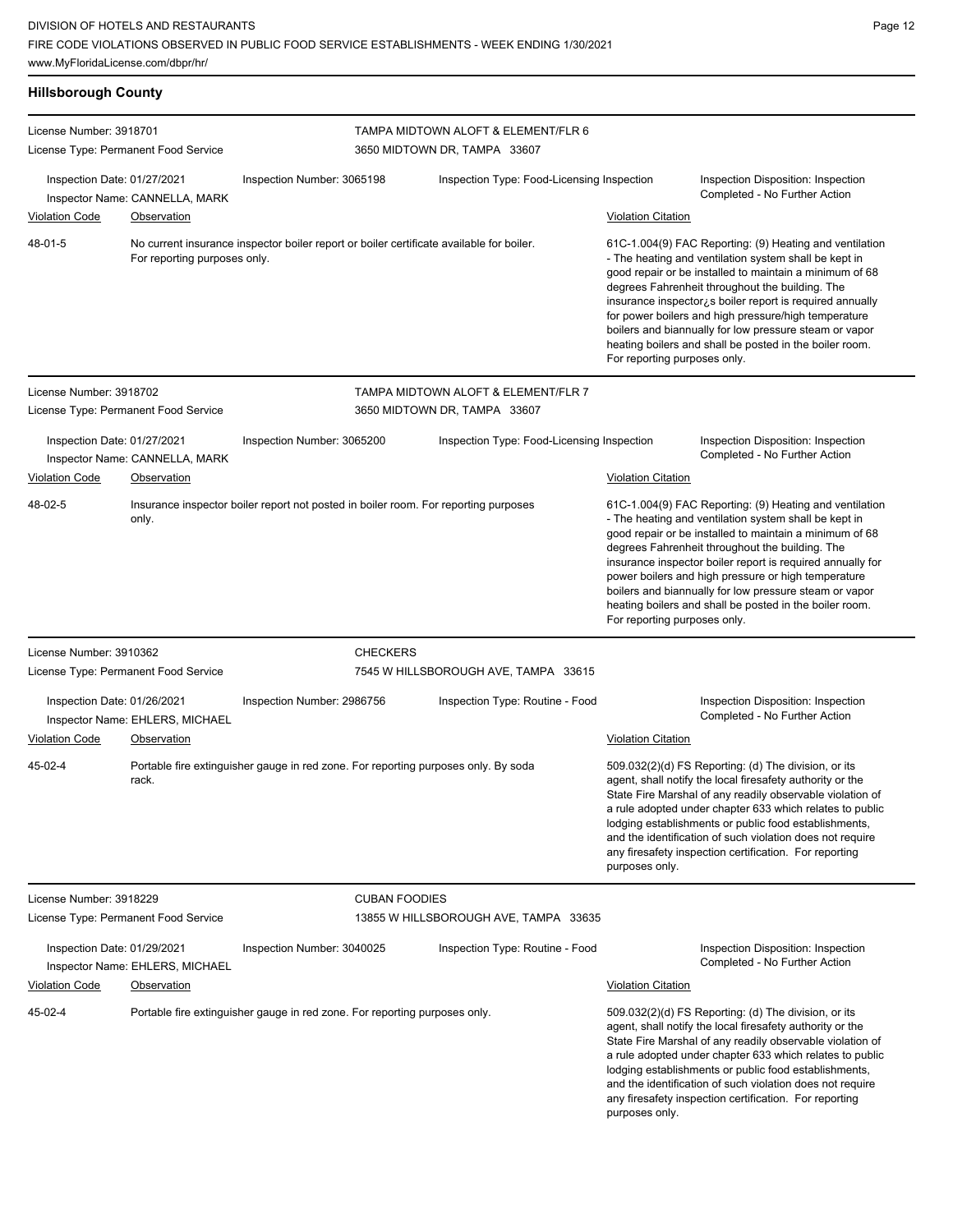| <b>Lake County</b>                                                                                                                                               |  |                            |                                                |                                                                                                                                                                                                                                                                                                                                                                                                                            |                                                                     |
|------------------------------------------------------------------------------------------------------------------------------------------------------------------|--|----------------------------|------------------------------------------------|----------------------------------------------------------------------------------------------------------------------------------------------------------------------------------------------------------------------------------------------------------------------------------------------------------------------------------------------------------------------------------------------------------------------------|---------------------------------------------------------------------|
| License Number: 4508520<br>License Type: Permanent Food Service                                                                                                  |  |                            | KALUA BEACH BAR<br>181 S JOANNA, TAVARES 32778 |                                                                                                                                                                                                                                                                                                                                                                                                                            |                                                                     |
| Inspection Date: 01/27/2021<br>Inspector Name: CONNOLLY, MADELINE                                                                                                |  | Inspection Number: 3060929 | Inspection Type: Routine - Food                | <b>Violation Citation</b>                                                                                                                                                                                                                                                                                                                                                                                                  | Inspection Disposition: Inspection<br>Completed - No Further Action |
| <b>Violation Code</b><br>Observation<br>47-01-4<br>Observed frayed/spliced electrical wires. For reporting purposes only in side door<br>way of walk in freezer. |  |                            | purposes only.                                 | 509.032(2)(d) FS Reporting: (d) The division, or its<br>agent, shall notify the local firesafety authority or the<br>State Fire Marshal of any readily observable violation of<br>a rule adopted under chapter 633 which relates to public<br>lodging establishments or public food establishments,<br>and the identification of such violation does not require<br>any firesafety inspection certification. For reporting |                                                                     |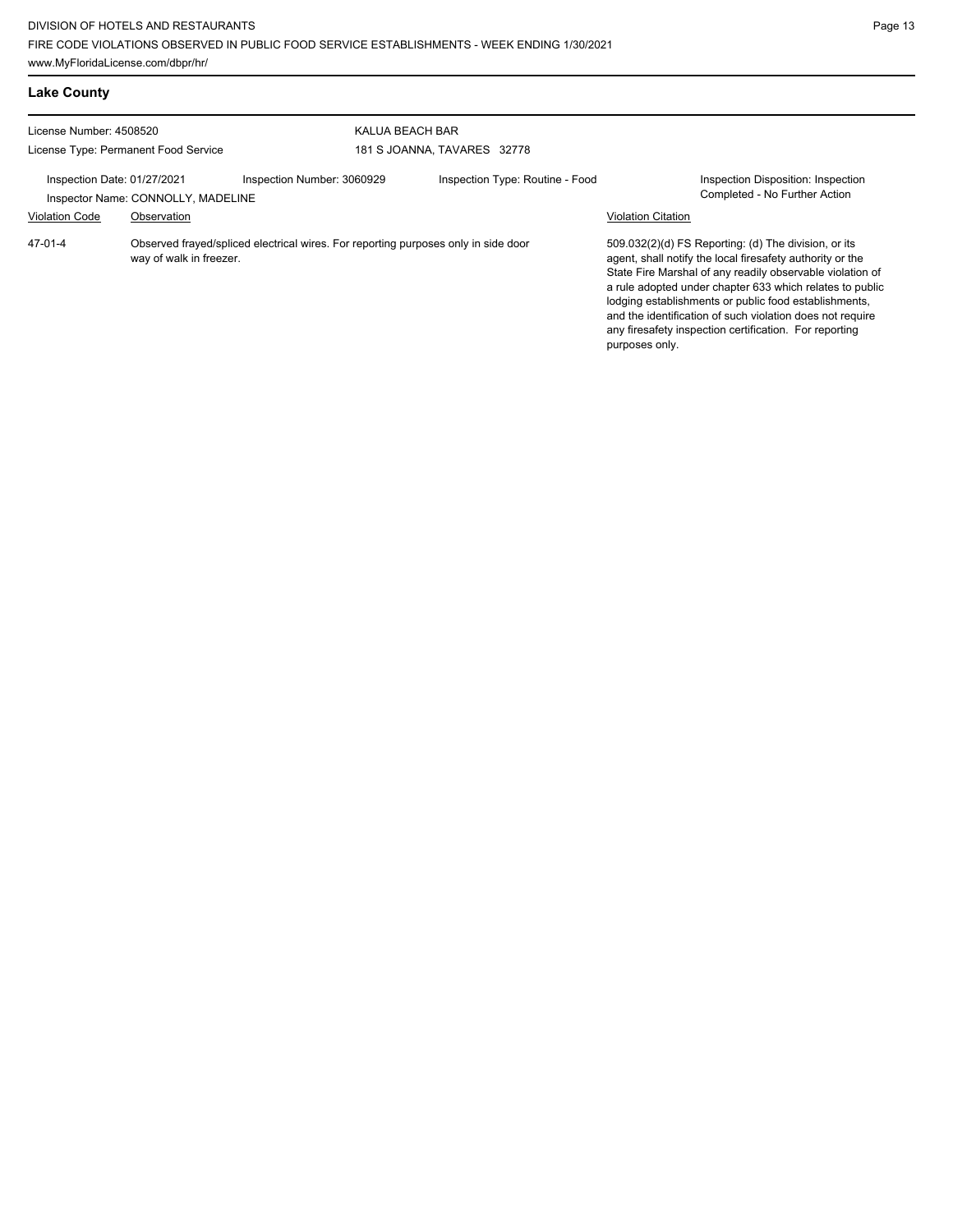| <b>Okaloosa County</b>                                          |                                                   |                                                                                                                                                                                                                              |                                                                         |                              |                                                                                                                                                                                                                                                                                                                                                                                                                                                                          |
|-----------------------------------------------------------------|---------------------------------------------------|------------------------------------------------------------------------------------------------------------------------------------------------------------------------------------------------------------------------------|-------------------------------------------------------------------------|------------------------------|--------------------------------------------------------------------------------------------------------------------------------------------------------------------------------------------------------------------------------------------------------------------------------------------------------------------------------------------------------------------------------------------------------------------------------------------------------------------------|
| License Number: 5603986<br>License Type: Permanent Food Service |                                                   |                                                                                                                                                                                                                              | <b>TOWNE PLACE SUITES</b><br>843 EGLIN PARKWAY, FORT WALTON BEACH 32547 |                              |                                                                                                                                                                                                                                                                                                                                                                                                                                                                          |
| Inspection Date: 01/28/2021<br><b>Violation Code</b>            | Inspector Name: BURROUGHS, RICHARD<br>Observation | Inspection Number: 3029644                                                                                                                                                                                                   | Inspection Type: Routine - Food                                         | <b>Violation Citation</b>    | Inspection Disposition: Inspection<br>Completed - No Further Action                                                                                                                                                                                                                                                                                                                                                                                                      |
| 48-01-5                                                         | For reporting purposes only.                      | No current insurance inspector boiler report or boiler certificate available for boiler.<br>- establishment has 3 boilers and all 3 certificates are expired: 130385,<br>11/27/2019; 130386, 11/27/2019; 130387, 11/27/2019. |                                                                         | For reporting purposes only. | 61C-1.004(9) FAC Reporting: (9) Heating and ventilation<br>- The heating and ventilation system shall be kept in<br>good repair or be installed to maintain a minimum of 68<br>degrees Fahrenheit throughout the building. The<br>insurance inspector; s boiler report is required annually<br>for power boilers and high pressure/high temperature<br>boilers and biannually for low pressure steam or vapor<br>heating boilers and shall be posted in the boiler room. |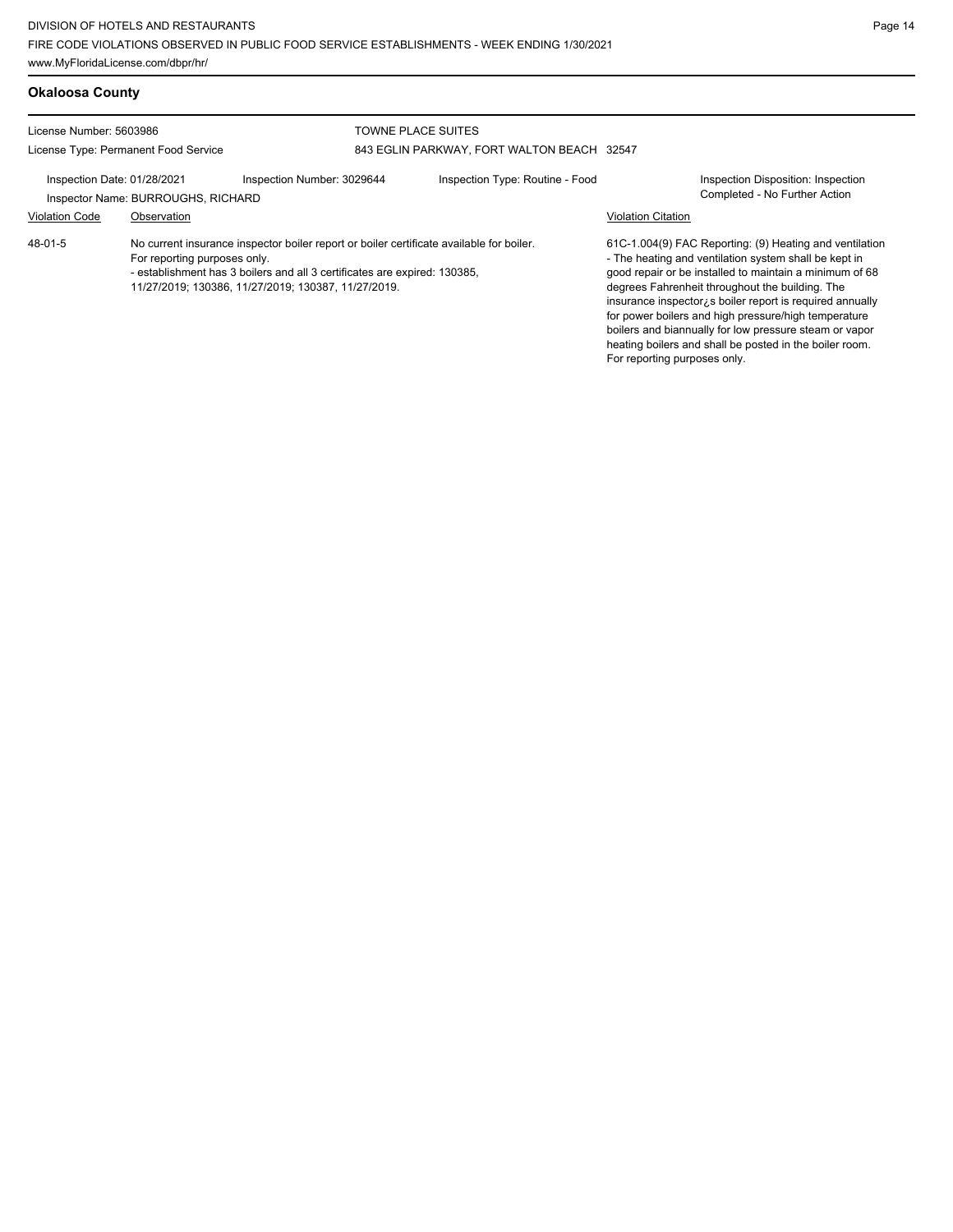| <b>Orange County</b>                                              |                                      |                                                                                                                                                                          |                                                                        |                                                                                                                                                                                                                                                                                                                                                                                                                                                                                                                   |  |
|-------------------------------------------------------------------|--------------------------------------|--------------------------------------------------------------------------------------------------------------------------------------------------------------------------|------------------------------------------------------------------------|-------------------------------------------------------------------------------------------------------------------------------------------------------------------------------------------------------------------------------------------------------------------------------------------------------------------------------------------------------------------------------------------------------------------------------------------------------------------------------------------------------------------|--|
| License Number: 5811180<br>License Type: Catering                 |                                      |                                                                                                                                                                          | THE ALFOND INN CATERING<br>300 EAST NEW ENGLAND AVE, WINTER PARK 32789 |                                                                                                                                                                                                                                                                                                                                                                                                                                                                                                                   |  |
| Inspection Date: 01/28/2021                                       | Inspector Name: MONTGOMERY, DOREEN   | Inspection Number: 1117543                                                                                                                                               | Inspection Type: Routine - Food                                        | Inspection Disposition: Inspection<br>Completed - No Further Action                                                                                                                                                                                                                                                                                                                                                                                                                                               |  |
| <b>Violation Code</b>                                             | Observation                          |                                                                                                                                                                          |                                                                        | <b>Violation Citation</b>                                                                                                                                                                                                                                                                                                                                                                                                                                                                                         |  |
| 48-01-5                                                           |                                      | No current insurance inspector boiler report or boiler certificate available for boiler.<br>For reporting purposes only, certificate not available for (1) boiler        |                                                                        | 61C-1.004(9) FAC Reporting: (9) Heating and ventilation<br>- The heating and ventilation system shall be kept in<br>good repair or be installed to maintain a minimum of 68<br>degrees Fahrenheit throughout the building. The<br>insurance inspector $\lambda$ s boiler report is required annually<br>for power boilers and high pressure/high temperature<br>boilers and biannually for low pressure steam or vapor<br>heating boilers and shall be posted in the boiler room.<br>For reporting purposes only. |  |
| License Number: 5813252                                           |                                      | THE ALFOND INN                                                                                                                                                           |                                                                        |                                                                                                                                                                                                                                                                                                                                                                                                                                                                                                                   |  |
|                                                                   | License Type: Permanent Food Service |                                                                                                                                                                          | 300 E NEW ENGLAND AVE, WINTER PARK 32789                               |                                                                                                                                                                                                                                                                                                                                                                                                                                                                                                                   |  |
| Inspection Date: 01/28/2021                                       | Inspector Name: MONTGOMERY, DOREEN   | Inspection Number: 3056813                                                                                                                                               | Inspection Type: Routine - Food                                        | Inspection Disposition: Inspection<br>Completed - No Further Action                                                                                                                                                                                                                                                                                                                                                                                                                                               |  |
| <b>Violation Code</b>                                             | Observation                          |                                                                                                                                                                          |                                                                        | <b>Violation Citation</b>                                                                                                                                                                                                                                                                                                                                                                                                                                                                                         |  |
| 48-01-5                                                           |                                      | No current insurance inspector boiler report or boiler certificate available for boiler.<br>For reporting purposes only, boiler certificate not available for (1) boiler |                                                                        | 61C-1.004(9) FAC Reporting: (9) Heating and ventilation<br>- The heating and ventilation system shall be kept in<br>good repair or be installed to maintain a minimum of 68<br>degrees Fahrenheit throughout the building. The<br>insurance inspector is boiler report is required annually<br>for power boilers and high pressure/high temperature<br>boilers and biannually for low pressure steam or vapor<br>heating boilers and shall be posted in the boiler room.<br>For reporting purposes only.          |  |
| License Number: 5813268                                           |                                      | THE ALFOND INN NOST                                                                                                                                                      |                                                                        |                                                                                                                                                                                                                                                                                                                                                                                                                                                                                                                   |  |
|                                                                   | License Type: Permanent Food Service |                                                                                                                                                                          | 300 NEW ENGLAND AVE, WINTER PARK 32789                                 |                                                                                                                                                                                                                                                                                                                                                                                                                                                                                                                   |  |
| Inspection Date: 01/28/2021                                       | Inspector Name: MONTGOMERY, DOREEN   | Inspection Number: 3056852                                                                                                                                               | Inspection Type: Routine - Food                                        | Inspection Disposition: Inspection<br>Completed - No Further Action                                                                                                                                                                                                                                                                                                                                                                                                                                               |  |
| <b>Violation Code</b>                                             | Observation                          |                                                                                                                                                                          |                                                                        | <b>Violation Citation</b>                                                                                                                                                                                                                                                                                                                                                                                                                                                                                         |  |
| 48-01-5                                                           |                                      | No current insurance inspector boiler report or boiler certificate available for boiler.<br>For reporting purposes only, certificate for (1) boiler not available        |                                                                        | 61C-1.004(9) FAC Reporting: (9) Heating and ventilation<br>- The heating and ventilation system shall be kept in<br>good repair or be installed to maintain a minimum of 68<br>degrees Fahrenheit throughout the building. The<br>insurance inspector is boiler report is required annually<br>for power boilers and high pressure/high temperature<br>boilers and biannually for low pressure steam or vapor<br>heating boilers and shall be posted in the boiler room.<br>For reporting purposes only.          |  |
| License Number: 5811631                                           |                                      | <b>CUBABANA'S CAFE</b>                                                                                                                                                   |                                                                        |                                                                                                                                                                                                                                                                                                                                                                                                                                                                                                                   |  |
| License Type: Permanent Food Service                              |                                      |                                                                                                                                                                          | 6760 ALOMA AVE, WINTER PARK 32792                                      |                                                                                                                                                                                                                                                                                                                                                                                                                                                                                                                   |  |
| Inspection Date: 01/25/2021<br>Inspector Name: MONTGOMERY, DOREEN |                                      | Inspection Number: 3037853                                                                                                                                               | Inspection Type: Routine - Food                                        | Inspection Disposition: Warning<br>Issued                                                                                                                                                                                                                                                                                                                                                                                                                                                                         |  |
| <b>Violation Code</b>                                             | <b>Observation</b>                   |                                                                                                                                                                          |                                                                        | <b>Violation Citation</b>                                                                                                                                                                                                                                                                                                                                                                                                                                                                                         |  |
| 48-04-4<br>of the building. For reporting purposes only.          |                                      | Propane tank (larger than 2.7 lb. water capacity/1 lb. gas capacity) located inside                                                                                      |                                                                        | 509.032(2)(d) FS Reporting: (d) The division, or its<br>agent, shall notify the local firesafety authority or the<br>State Fire Marshal of any readily observable violation of<br>a rule adopted under chapter 633 which relates to public<br>lodging establishments or public food establishments,<br>and the identification of such violation does not require<br>any firesafety inspection certification. For reporting<br>purposes only.                                                                      |  |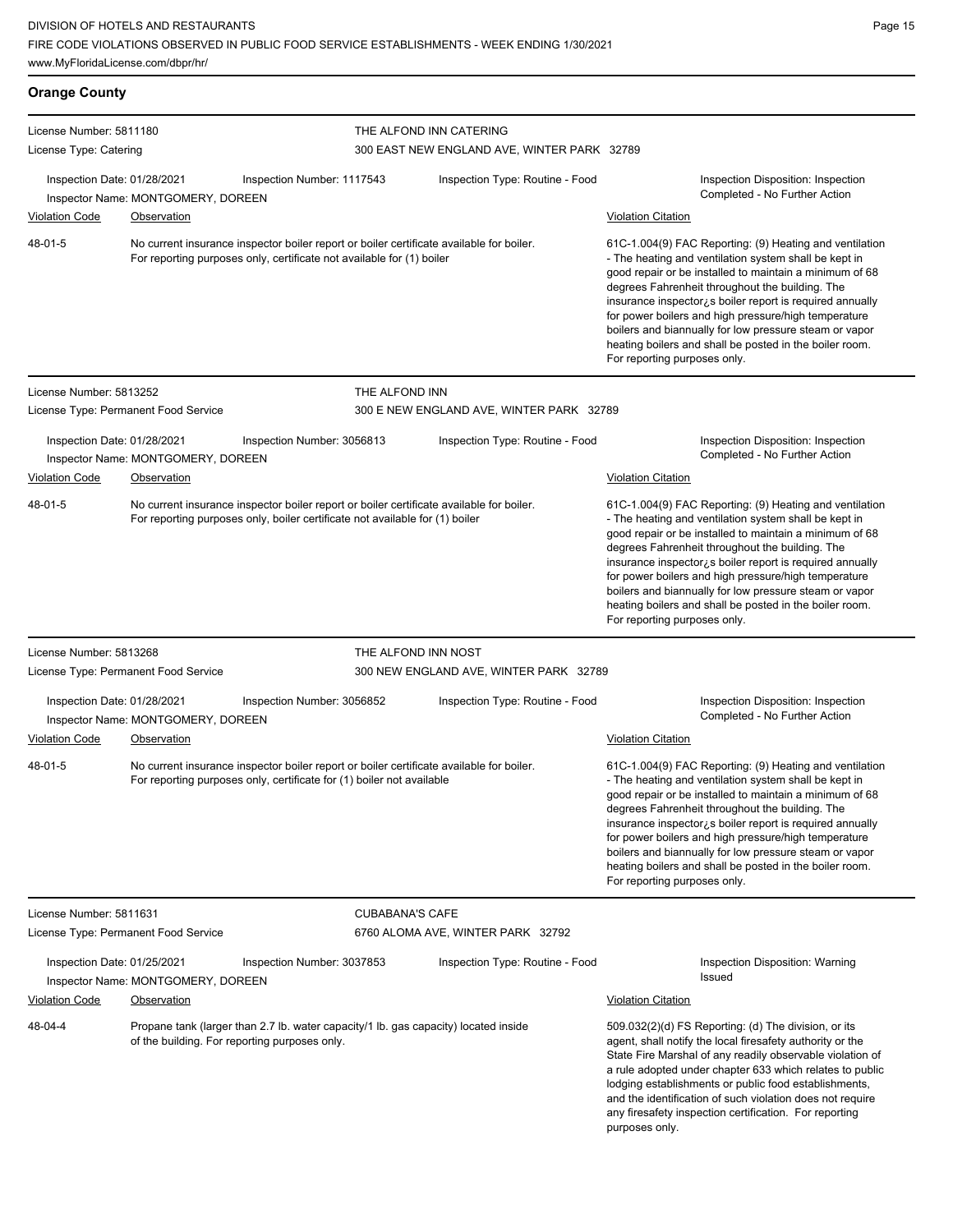| <b>Orange County</b>        |                                            |                                                                                                                                               |                                                           |                                                                                                                                                                                                                                                                                                                                                                                                                                                                                                         |  |  |
|-----------------------------|--------------------------------------------|-----------------------------------------------------------------------------------------------------------------------------------------------|-----------------------------------------------------------|---------------------------------------------------------------------------------------------------------------------------------------------------------------------------------------------------------------------------------------------------------------------------------------------------------------------------------------------------------------------------------------------------------------------------------------------------------------------------------------------------------|--|--|
| License Number: 5814901     |                                            |                                                                                                                                               | PANDA EXPRESS UNIVERSITY AND QUADRANGLE                   |                                                                                                                                                                                                                                                                                                                                                                                                                                                                                                         |  |  |
|                             | License Type: Permanent Food Service       |                                                                                                                                               | 11871 UNIVERSITY BLVD UNIT 100, ORLANDO 32817             |                                                                                                                                                                                                                                                                                                                                                                                                                                                                                                         |  |  |
| Inspection Date: 01/29/2021 | Inspector Name: DIOP, DONALD               | Inspection Number: 3070011                                                                                                                    | Inspection Type: Routine - Food                           | Inspection Disposition: Inspection<br>Completed - No Further Action                                                                                                                                                                                                                                                                                                                                                                                                                                     |  |  |
| <b>Violation Code</b>       | Observation                                |                                                                                                                                               |                                                           | <b>Violation Citation</b>                                                                                                                                                                                                                                                                                                                                                                                                                                                                               |  |  |
| $46 - 01 - 4$               | impeding access. **Corrected On-Site**     | Marked exit/path to marked exit blocked. For reporting purposes only. Trash can                                                               |                                                           | 61C-1.004(9) FAC: (9 Reporting: Means of access,<br>including entrances, halls, and stairways, must permit<br>unobstructed travel at all times and shall be clean,<br>ventilated and well-lighted day and night. Hall and stair<br>runners shall be kept in good condition. Railways, as<br>defined in 61C-1.001(23), F.A.C., shall be installed on<br>all stairways and around all porches and steps. For<br>reporting purposes only.                                                                  |  |  |
| License Number: 5814759     |                                            |                                                                                                                                               | PANADERIA EL CAFETAL LLC                                  |                                                                                                                                                                                                                                                                                                                                                                                                                                                                                                         |  |  |
|                             | License Type: Permanent Food Service       |                                                                                                                                               | 6125 SOUTH SEMORAN BLVD, SUITE 101 AND 102, ORLANDO 32822 |                                                                                                                                                                                                                                                                                                                                                                                                                                                                                                         |  |  |
| Inspection Date: 01/25/2021 | Inspector Name: RULLAN, ALFONSO            | Inspection Number: 3076037                                                                                                                    | Inspection Type: Complaint Full                           | Inspection Disposition: Warning<br>Issued                                                                                                                                                                                                                                                                                                                                                                                                                                                               |  |  |
| <b>Violation Code</b>       | Observation                                |                                                                                                                                               |                                                           | Violation Citation                                                                                                                                                                                                                                                                                                                                                                                                                                                                                      |  |  |
| $46 - 01 - 4$               | pastry carts. For reporting purposes only. | Marked exit/path to marked exit blocked, hallway by walk in cooler blocked with                                                               |                                                           | 61C-1.004(9) FAC: (9 Reporting: Means of access,<br>including entrances, halls, and stairways, must permit<br>unobstructed travel at all times and shall be clean,<br>ventilated and well-lighted day and night. Hall and stair<br>runners shall be kept in good condition. Railways, as<br>defined in 61C-1.001(23), F.A.C., shall be installed on<br>all stairways and around all porches and steps. For<br>reporting purposes only.                                                                  |  |  |
| License Number: 5811067     |                                            | LEE WESLEY PANDA                                                                                                                              |                                                           |                                                                                                                                                                                                                                                                                                                                                                                                                                                                                                         |  |  |
|                             | License Type: Permanent Food Service       |                                                                                                                                               | 9250 AIRPORT BLVD, ORLANDO 32827                          |                                                                                                                                                                                                                                                                                                                                                                                                                                                                                                         |  |  |
| Inspection Date: 01/29/2021 | Inspector Name: LORENZO, ANA               | Inspection Number: 3044293                                                                                                                    | Inspection Type: Routine - Food                           | Inspection Disposition: Inspection<br>Completed - No Further Action                                                                                                                                                                                                                                                                                                                                                                                                                                     |  |  |
| <b>Violation Code</b>       | Observation                                |                                                                                                                                               |                                                           | Violation Citation                                                                                                                                                                                                                                                                                                                                                                                                                                                                                      |  |  |
| 48-01-5                     |                                            | No current insurance inspector boiler report or boiler certificate available for boiler.<br>For reporting purposes only. **Repeat Violation** |                                                           | 61C-1.004(9) FAC Reporting: (9) Heating and ventilation<br>- The heating and ventilation system shall be kept in<br>good repair or be installed to maintain a minimum of 68<br>degrees Fahrenheit throughout the building. The<br>insurance inspector¿s boiler report is required annually<br>for power boilers and high pressure/high temperature<br>boilers and biannually for low pressure steam or vapor<br>heating boilers and shall be posted in the boiler room.<br>For reporting purposes only. |  |  |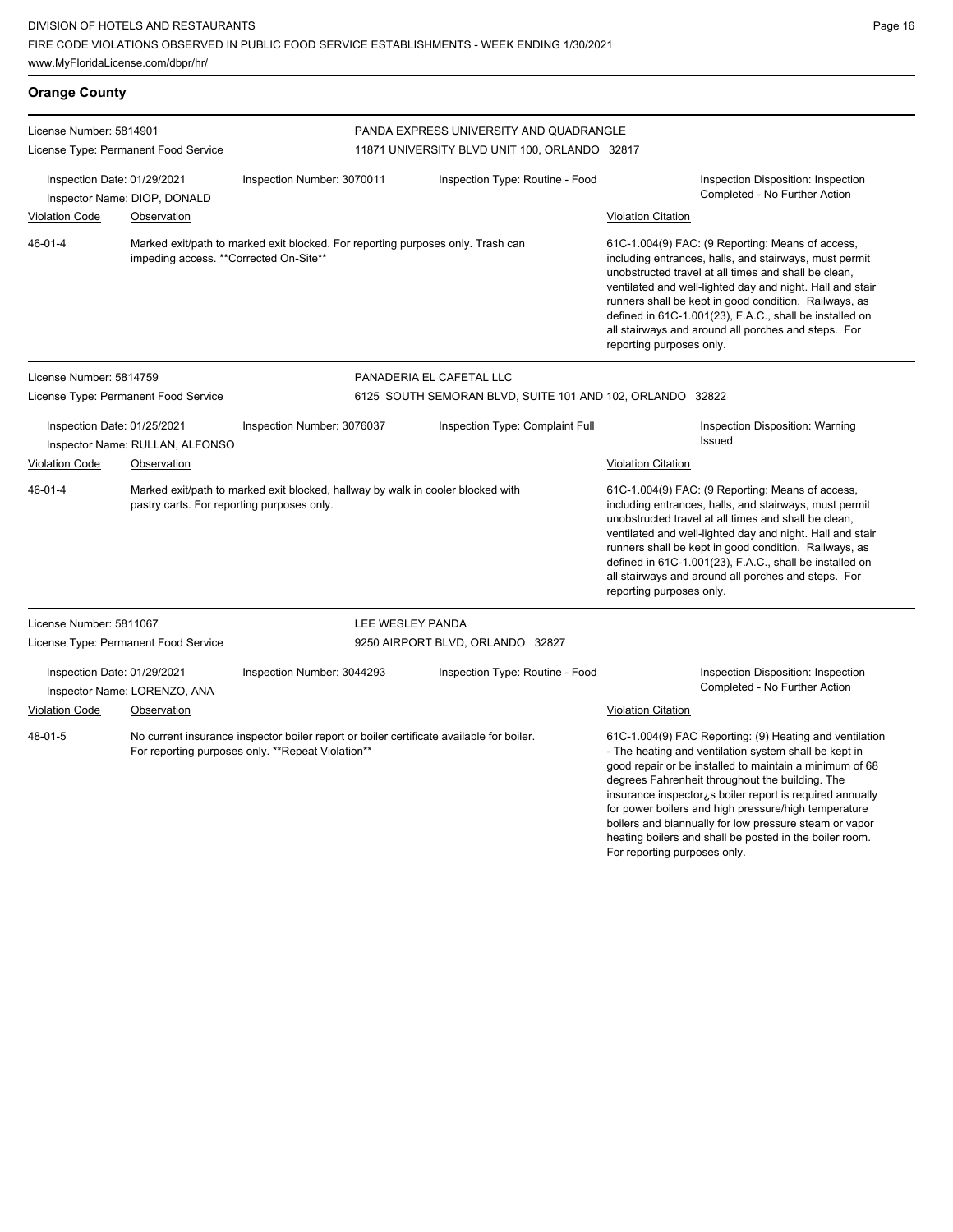| <b>Palm Beach County</b>                                        |                                                 |                                                                                   |                                                                          |                           |                                                                                                                                                                                                                                                                                                                                                                                                                            |
|-----------------------------------------------------------------|-------------------------------------------------|-----------------------------------------------------------------------------------|--------------------------------------------------------------------------|---------------------------|----------------------------------------------------------------------------------------------------------------------------------------------------------------------------------------------------------------------------------------------------------------------------------------------------------------------------------------------------------------------------------------------------------------------------|
| License Number: 6013853<br>License Type: Permanent Food Service |                                                 |                                                                                   | <b>CURLY'S CARIBBEAN FLAVA</b><br>1892 B ABBEY RD, WEST PALM BEACH 33415 |                           |                                                                                                                                                                                                                                                                                                                                                                                                                            |
| Inspection Date: 01/22/2021<br><b>Violation Code</b>            | Inspector Name: GONZALEZ, DENNIS<br>Observation | Inspection Number: 3053983                                                        | Inspection Type: Routine - Food                                          | <b>Violation Citation</b> | <b>Inspection Disposition: Inspection</b><br>Completed - No Further Action                                                                                                                                                                                                                                                                                                                                                 |
| $45 - 01 - 4$                                                   | in back yard                                    | No portable fire extinguisher present. For reporting purposes only. By the smoker |                                                                          | purposes only.            | 509.032(2)(d) FS Reporting: (d) The division, or its<br>agent, shall notify the local firesafety authority or the<br>State Fire Marshal of any readily observable violation of<br>a rule adopted under chapter 633 which relates to public<br>lodging establishments or public food establishments,<br>and the identification of such violation does not require<br>any firesafety inspection certification. For reporting |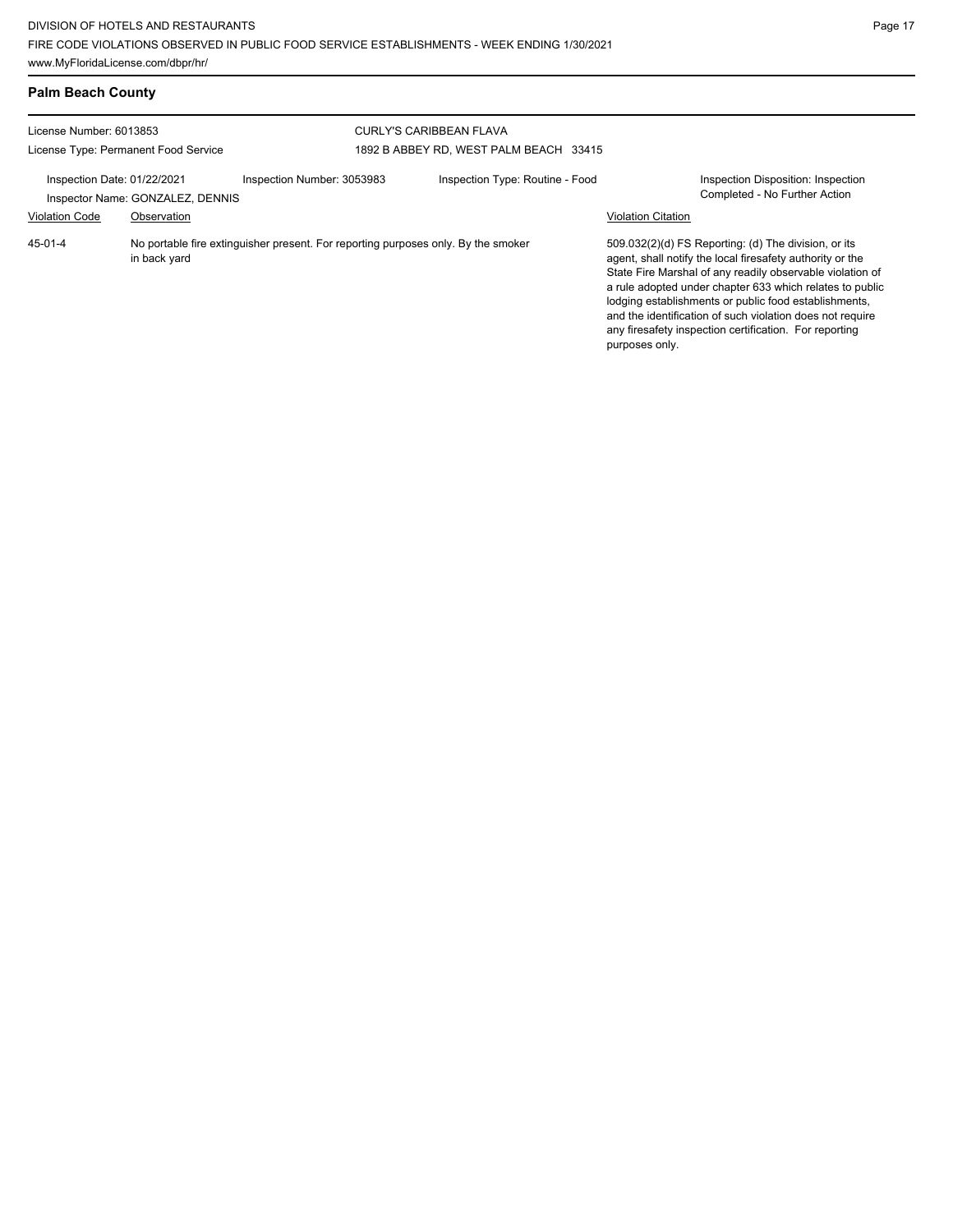## **Pasco County**

| License Number: 6102516                                          |                                                                                                                                                                                                                                 | NIKO'S GRILL               |                                 |                           |                                                                                                                                                                                                             |  |
|------------------------------------------------------------------|---------------------------------------------------------------------------------------------------------------------------------------------------------------------------------------------------------------------------------|----------------------------|---------------------------------|---------------------------|-------------------------------------------------------------------------------------------------------------------------------------------------------------------------------------------------------------|--|
|                                                                  | License Type: Permanent Food Service                                                                                                                                                                                            |                            | 14100 HICKS RD. HUDSON 34669    |                           |                                                                                                                                                                                                             |  |
| Inspection Date: 01/25/2021<br>Inspector Name: TORRACO, MARIANNE |                                                                                                                                                                                                                                 | Inspection Number: 3069544 | Inspection Type: Routine - Food |                           | Inspection Disposition: Administrative<br>complaint recommended                                                                                                                                             |  |
| <b>Violation Code</b>                                            | Observation                                                                                                                                                                                                                     |                            |                                 | <b>Violation Citation</b> |                                                                                                                                                                                                             |  |
| 49-04-4                                                          | Establishment did not report seating change that affects the license fee. Clean<br>Indoor Air Act, sewage system approval or other related requirements.<br>49 seats, 28 in booths, 5 at counter<br>Seating increase form given |                            |                                 |                           | 61C-1.004(6) FAC Reporting: (6) Attics, basements,<br>boiler rooms, meter rooms, laundry rooms, and storage<br>rooms shall be kept clean and free of debris and<br>flammables. For reporting purposes only. |  |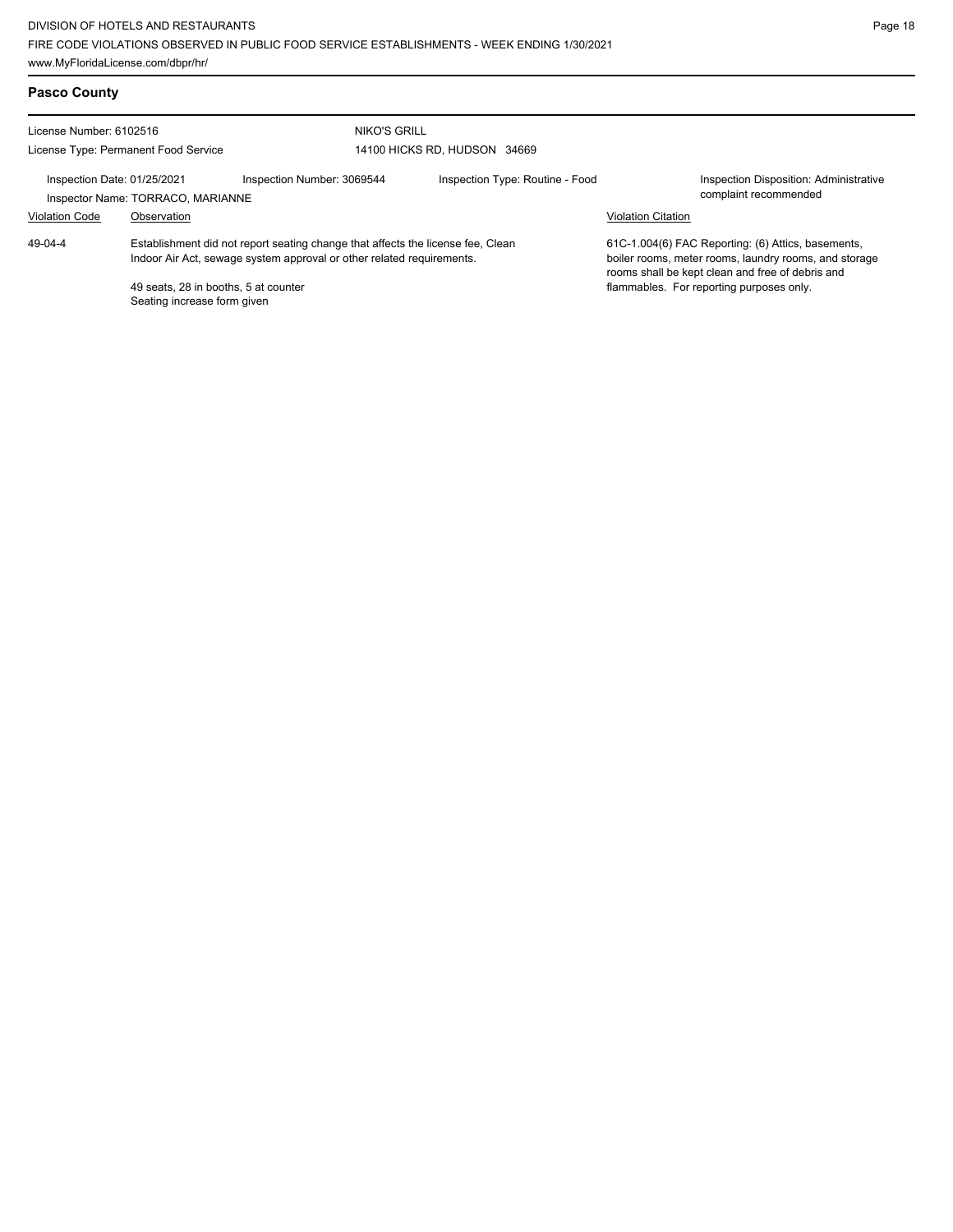| <b>Pinellas County</b>                                          |                                                  |                                                                              |                                                                                       |                           |                                                                                                                                                                                                                                                                                                                                                                                                                            |
|-----------------------------------------------------------------|--------------------------------------------------|------------------------------------------------------------------------------|---------------------------------------------------------------------------------------|---------------------------|----------------------------------------------------------------------------------------------------------------------------------------------------------------------------------------------------------------------------------------------------------------------------------------------------------------------------------------------------------------------------------------------------------------------------|
| License Number: 6217224<br>License Type: Permanent Food Service |                                                  |                                                                              | COURTYARD BY MARRIOTT MADEIRA BEACH<br>601 AMERICAN LEGION DRIVE, MADEIRA BEACH 33708 |                           |                                                                                                                                                                                                                                                                                                                                                                                                                            |
| Inspection Date: 01/25/2021<br><b>Violation Code</b>            | Inspector Name: BEACHAM, MICHELLE<br>Observation | Inspection Number: 3060806                                                   | Inspection Type: Routine - Food                                                       | <b>Violation Citation</b> | <b>Inspection Disposition: Inspection</b><br>Completed - No Further Action                                                                                                                                                                                                                                                                                                                                                 |
| $47-02-4$                                                       | To the right of entrance                         | Observed scorch marks around electrical outlet. For reporting purposes only. |                                                                                       | purposes only.            | 509.032(2)(d) FS Reporting: (d) The division, or its<br>agent, shall notify the local firesafety authority or the<br>State Fire Marshal of any readily observable violation of<br>a rule adopted under chapter 633 which relates to public<br>lodging establishments or public food establishments,<br>and the identification of such violation does not require<br>any firesafety inspection certification. For reporting |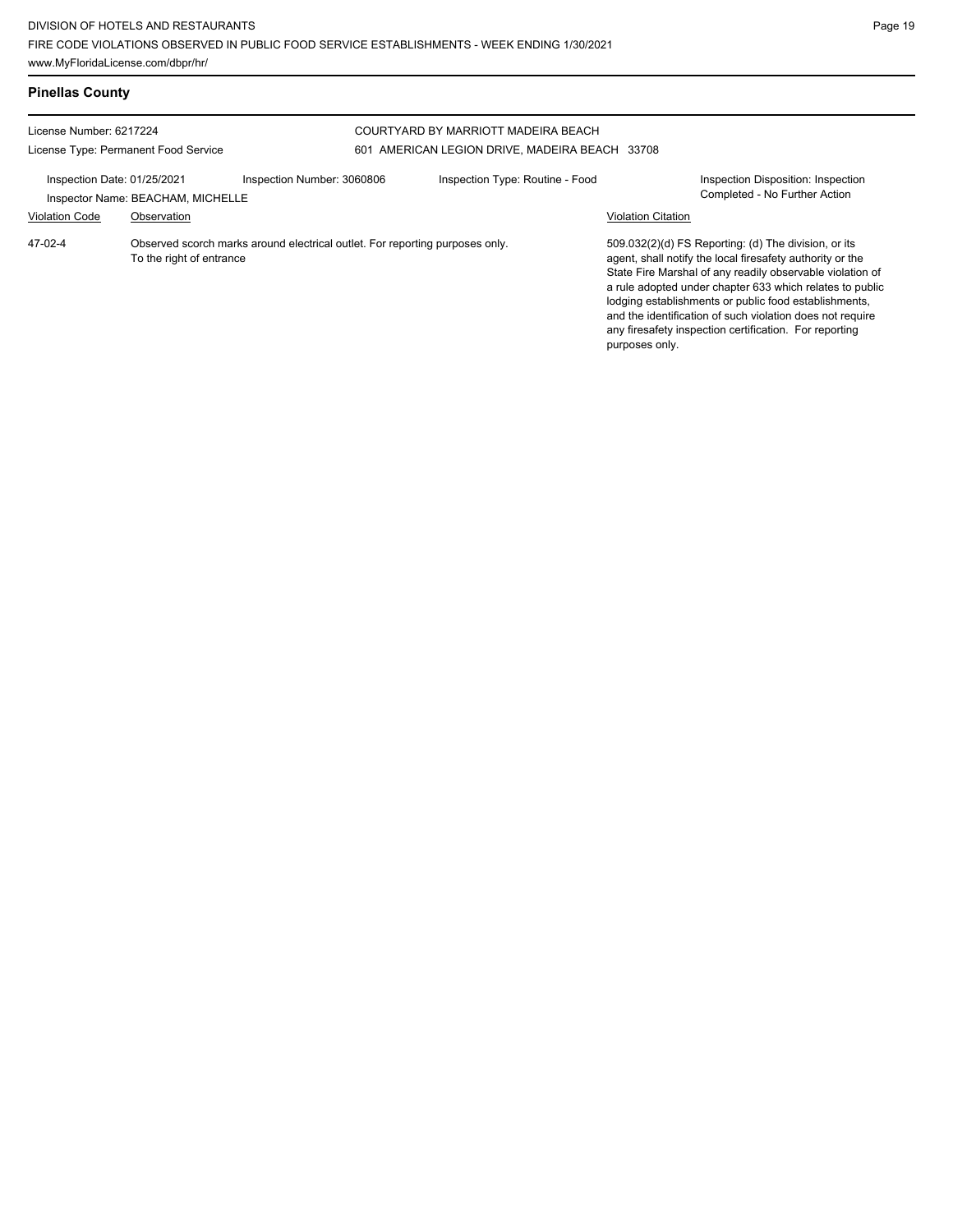| <b>Putnam County</b>                                                                                                                                                                                                                                                                                                                                                                      |                                             |                            |                                 |                                                                                                                                                                                                                                                                                                                                                                                                                            |                                           |
|-------------------------------------------------------------------------------------------------------------------------------------------------------------------------------------------------------------------------------------------------------------------------------------------------------------------------------------------------------------------------------------------|---------------------------------------------|----------------------------|---------------------------------|----------------------------------------------------------------------------------------------------------------------------------------------------------------------------------------------------------------------------------------------------------------------------------------------------------------------------------------------------------------------------------------------------------------------------|-------------------------------------------|
| License Number: 6400879<br>License Type: Permanent Food Service                                                                                                                                                                                                                                                                                                                           |                                             | THIS & THAT CAFE           | 700 ST JOHNS AVE, PALATKA 32177 |                                                                                                                                                                                                                                                                                                                                                                                                                            |                                           |
| Inspection Date: 01/25/2021<br><b>Violation Code</b>                                                                                                                                                                                                                                                                                                                                      | Inspector Name: DOTY, JOSEPH<br>Observation | Inspection Number: 3057712 | Inspection Type: Routine - Food | <b>Violation Citation</b>                                                                                                                                                                                                                                                                                                                                                                                                  | Inspection Disposition: Warning<br>Issued |
| 45-04-4<br>Use of cooking equipment producing grease laden vapors/smoke with no hood<br>suppression system installed. Notified Fire AHJ. For reporting purposes only.<br>Small flat top grill on counter beast to oven. Used to cook eggs and heat bacon<br>and sausage. Person in charge stated she has talked to Fire AHJ and they have<br>not come out to inspect **Repeat Violation** |                                             |                            | purposes only.                  | 509.032(2)(d) FS Reporting: (d) The division, or its<br>agent, shall notify the local firesafety authority or the<br>State Fire Marshal of any readily observable violation of<br>a rule adopted under chapter 633 which relates to public<br>lodging establishments or public food establishments,<br>and the identification of such violation does not require<br>any firesafety inspection certification. For reporting |                                           |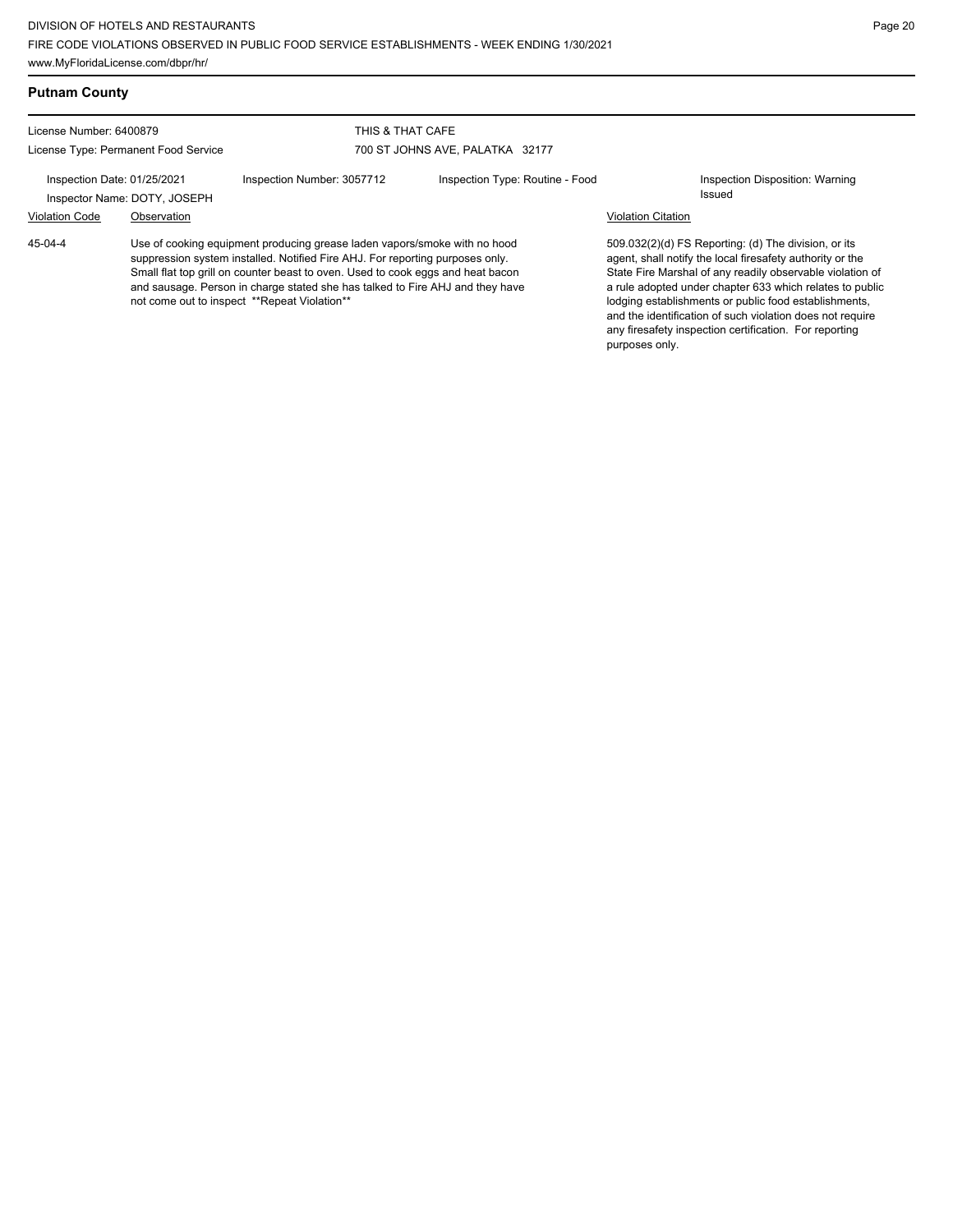| <b>Seminole County</b>                                                                                                                                                                                                                                  |                                      |                                                                                                                                                            |                                                                                                                                                                                                                                                                                                                                                                                                                            |                                                                                                                                                                                                                                                                                                                                                                                                                                              |
|---------------------------------------------------------------------------------------------------------------------------------------------------------------------------------------------------------------------------------------------------------|--------------------------------------|------------------------------------------------------------------------------------------------------------------------------------------------------------|----------------------------------------------------------------------------------------------------------------------------------------------------------------------------------------------------------------------------------------------------------------------------------------------------------------------------------------------------------------------------------------------------------------------------|----------------------------------------------------------------------------------------------------------------------------------------------------------------------------------------------------------------------------------------------------------------------------------------------------------------------------------------------------------------------------------------------------------------------------------------------|
| License Number: 6903953                                                                                                                                                                                                                                 |                                      |                                                                                                                                                            | <b>REY'S CUBAN CAFE</b>                                                                                                                                                                                                                                                                                                                                                                                                    |                                                                                                                                                                                                                                                                                                                                                                                                                                              |
|                                                                                                                                                                                                                                                         | License Type: Permanent Food Service |                                                                                                                                                            | 7800 US 17-92 S #194, FERN PARK 32730                                                                                                                                                                                                                                                                                                                                                                                      |                                                                                                                                                                                                                                                                                                                                                                                                                                              |
| Inspection Date: 01/14/2021                                                                                                                                                                                                                             | Inspector Name: LEEMIS, REBECCA      | Inspection Number: 3005407                                                                                                                                 | Inspection Type: Routine - Food                                                                                                                                                                                                                                                                                                                                                                                            | Inspection Disposition: Inspection<br>Completed - No Further Action                                                                                                                                                                                                                                                                                                                                                                          |
| <b>Violation Code</b>                                                                                                                                                                                                                                   | Observation                          |                                                                                                                                                            |                                                                                                                                                                                                                                                                                                                                                                                                                            | <b>Violation Citation</b>                                                                                                                                                                                                                                                                                                                                                                                                                    |
| 45-04-4<br>Use of cooking equipment producing grease laden vapors/smoke with no hood<br>suppression system installed. Notified Fire AHJ. For reporting purposes only.<br>- no suppression nozzle for added table top fryer under hood<br>purposes only. |                                      |                                                                                                                                                            | 509.032(2)(d) FS Reporting: (d) The division, or its<br>agent, shall notify the local firesafety authority or the<br>State Fire Marshal of any readily observable violation of<br>a rule adopted under chapter 633 which relates to public<br>lodging establishments or public food establishments,<br>and the identification of such violation does not require<br>any firesafety inspection certification. For reporting |                                                                                                                                                                                                                                                                                                                                                                                                                                              |
| License Number: 6905335                                                                                                                                                                                                                                 |                                      |                                                                                                                                                            | ORANGE COUNTY BREWERS                                                                                                                                                                                                                                                                                                                                                                                                      |                                                                                                                                                                                                                                                                                                                                                                                                                                              |
|                                                                                                                                                                                                                                                         | License Type: Permanent Food Service |                                                                                                                                                            | 1117 INTERNATIONAL PKWY STE 1701, LAKE MARY 32746                                                                                                                                                                                                                                                                                                                                                                          |                                                                                                                                                                                                                                                                                                                                                                                                                                              |
| Inspection Date: 01/27/2021                                                                                                                                                                                                                             | Inspector Name: GUTTERMAN, KENNETH   | Inspection Number: 3048734                                                                                                                                 | Inspection Type: Routine - Food                                                                                                                                                                                                                                                                                                                                                                                            | Inspection Disposition: Inspection<br>Completed - No Further Action                                                                                                                                                                                                                                                                                                                                                                          |
| <b>Violation Code</b><br>Observation                                                                                                                                                                                                                    |                                      |                                                                                                                                                            |                                                                                                                                                                                                                                                                                                                                                                                                                            | <b>Violation Citation</b>                                                                                                                                                                                                                                                                                                                                                                                                                    |
| 47-01-4                                                                                                                                                                                                                                                 |                                      | Observed frayed/spliced electrical wires. For reporting purposes only.<br>Wires hanging not capped off Next to 3 compartment sink                          |                                                                                                                                                                                                                                                                                                                                                                                                                            | 509.032(2)(d) FS Reporting: (d) The division, or its<br>agent, shall notify the local firesafety authority or the<br>State Fire Marshal of any readily observable violation of<br>a rule adopted under chapter 633 which relates to public<br>lodging establishments or public food establishments,<br>and the identification of such violation does not require<br>any firesafety inspection certification. For reporting<br>purposes only. |
| License Number: 6905195                                                                                                                                                                                                                                 |                                      |                                                                                                                                                            | THE DISTRICT                                                                                                                                                                                                                                                                                                                                                                                                               |                                                                                                                                                                                                                                                                                                                                                                                                                                              |
|                                                                                                                                                                                                                                                         | License Type: Permanent Food Service |                                                                                                                                                            | 112 W 2ND ST, SANFORD 32771                                                                                                                                                                                                                                                                                                                                                                                                |                                                                                                                                                                                                                                                                                                                                                                                                                                              |
| Inspection Date: 01/26/2021                                                                                                                                                                                                                             | Inspector Name: ANGEL, TERRY         | Inspection Number: 3059188                                                                                                                                 | Inspection Type: Routine - Food                                                                                                                                                                                                                                                                                                                                                                                            | Inspection Disposition: Inspection<br>Completed - No Further Action                                                                                                                                                                                                                                                                                                                                                                          |
| <b>Violation Code</b>                                                                                                                                                                                                                                   | Observation                          |                                                                                                                                                            |                                                                                                                                                                                                                                                                                                                                                                                                                            | <b>Violation Citation</b>                                                                                                                                                                                                                                                                                                                                                                                                                    |
| 48-04-4                                                                                                                                                                                                                                                 |                                      | Propane tank (larger than 2.7 lb. water capacity/1 lb. gas capacity) located inside<br>of the building. For reporting purposes only. **Corrected On-Site** |                                                                                                                                                                                                                                                                                                                                                                                                                            | 509.032(2)(d) FS Reporting: (d) The division, or its<br>agent, shall notify the local firesafety authority or the<br>State Fire Marshal of any readily observable violation of<br>a rule adopted under chapter 633 which relates to public<br>lodging establishments or public food establishments,<br>and the identification of such violation does not require<br>any firesafety inspection certification. For reporting<br>purposes only. |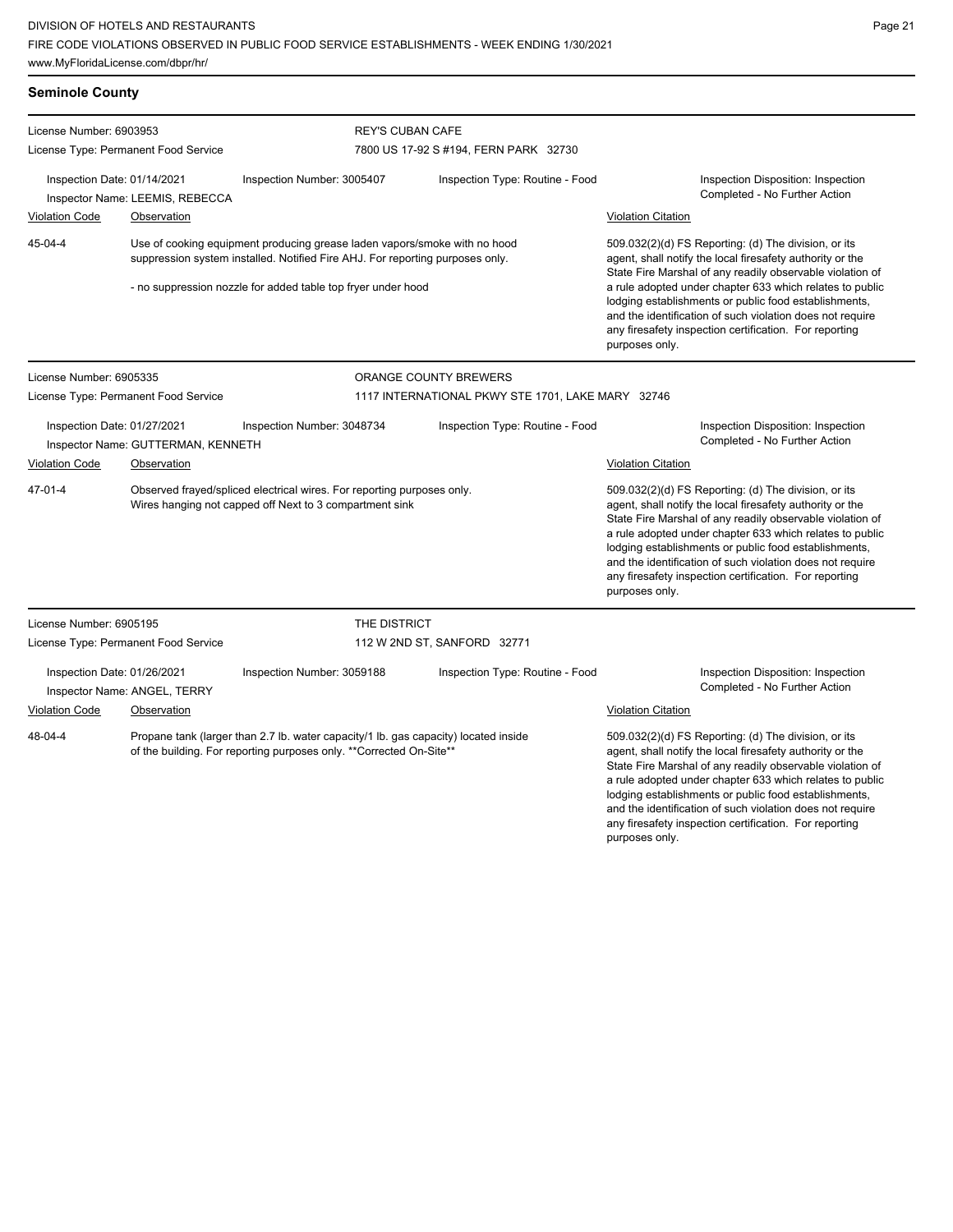any firesafety inspection certification. For reporting

purposes only.

| <b>Seminole County</b>                                      |                                      |                                                                                                                                                                                                                                                                                                                                      |                                                                                                                                                                                                                                                 |                           |                                                                                                                                                                                                                                                                                                                                                                                                                            |
|-------------------------------------------------------------|--------------------------------------|--------------------------------------------------------------------------------------------------------------------------------------------------------------------------------------------------------------------------------------------------------------------------------------------------------------------------------------|-------------------------------------------------------------------------------------------------------------------------------------------------------------------------------------------------------------------------------------------------|---------------------------|----------------------------------------------------------------------------------------------------------------------------------------------------------------------------------------------------------------------------------------------------------------------------------------------------------------------------------------------------------------------------------------------------------------------------|
| License Number: 6905246                                     |                                      |                                                                                                                                                                                                                                                                                                                                      | <b>CELERY CITY CRAFT</b>                                                                                                                                                                                                                        |                           |                                                                                                                                                                                                                                                                                                                                                                                                                            |
|                                                             | License Type: Permanent Food Service |                                                                                                                                                                                                                                                                                                                                      | 118 S PALMETTO AVE, SANFORD 32771                                                                                                                                                                                                               |                           |                                                                                                                                                                                                                                                                                                                                                                                                                            |
| Inspection Date: 01/25/2021<br>Inspector Name: ANGEL, TERRY |                                      | Inspection Number: 3046745                                                                                                                                                                                                                                                                                                           | Inspection Type: Routine - Food                                                                                                                                                                                                                 |                           | Inspection Disposition: Warning<br>Issued                                                                                                                                                                                                                                                                                                                                                                                  |
| <b>Violation Code</b>                                       | Observation                          |                                                                                                                                                                                                                                                                                                                                      |                                                                                                                                                                                                                                                 | <b>Violation Citation</b> |                                                                                                                                                                                                                                                                                                                                                                                                                            |
| $45 - 04 - 4$                                               | Voice Mail. 407-562-2788.            |                                                                                                                                                                                                                                                                                                                                      | Use of cooking equipment producing grease laden vapors/smoke with no hood<br>suppression system installed. Notified Fire AHJ. For reporting purposes only.<br>Establishment uses table top fryers. Notified Dan Taylor, Sanford Fire Inspector. |                           | 509.032(2)(d) FS Reporting: (d) The division, or its<br>agent, shall notify the local firesafety authority or the<br>State Fire Marshal of any readily observable violation of<br>a rule adopted under chapter 633 which relates to public<br>lodging establishments or public food establishments,<br>and the identification of such violation does not require<br>any firesafety inspection certification. For reporting |
| 45-04-4                                                     | 2021-01-26:                          | - From initial inspection : Use of cooking equipment producing grease laden<br>vapors/smoke with no hood suppression system installed. Notified Fire AHJ. For<br>reporting purposes only. Establishment uses table top fryers. Notified Dan Taylor,<br>Sanford Fire Inspector. Voice Mail. 407-562-2788. - From follow-up inspection |                                                                                                                                                                                                                                                 |                           | 509.032(2)(d) FS Reporting: (d) The division, or its<br>agent, shall notify the local firesafety authority or the<br>State Fire Marshal of any readily observable violation of<br>a rule adopted under chapter 633 which relates to public<br>lodging establishments or public food establishments,<br>and the identification of such violation does not require                                                           |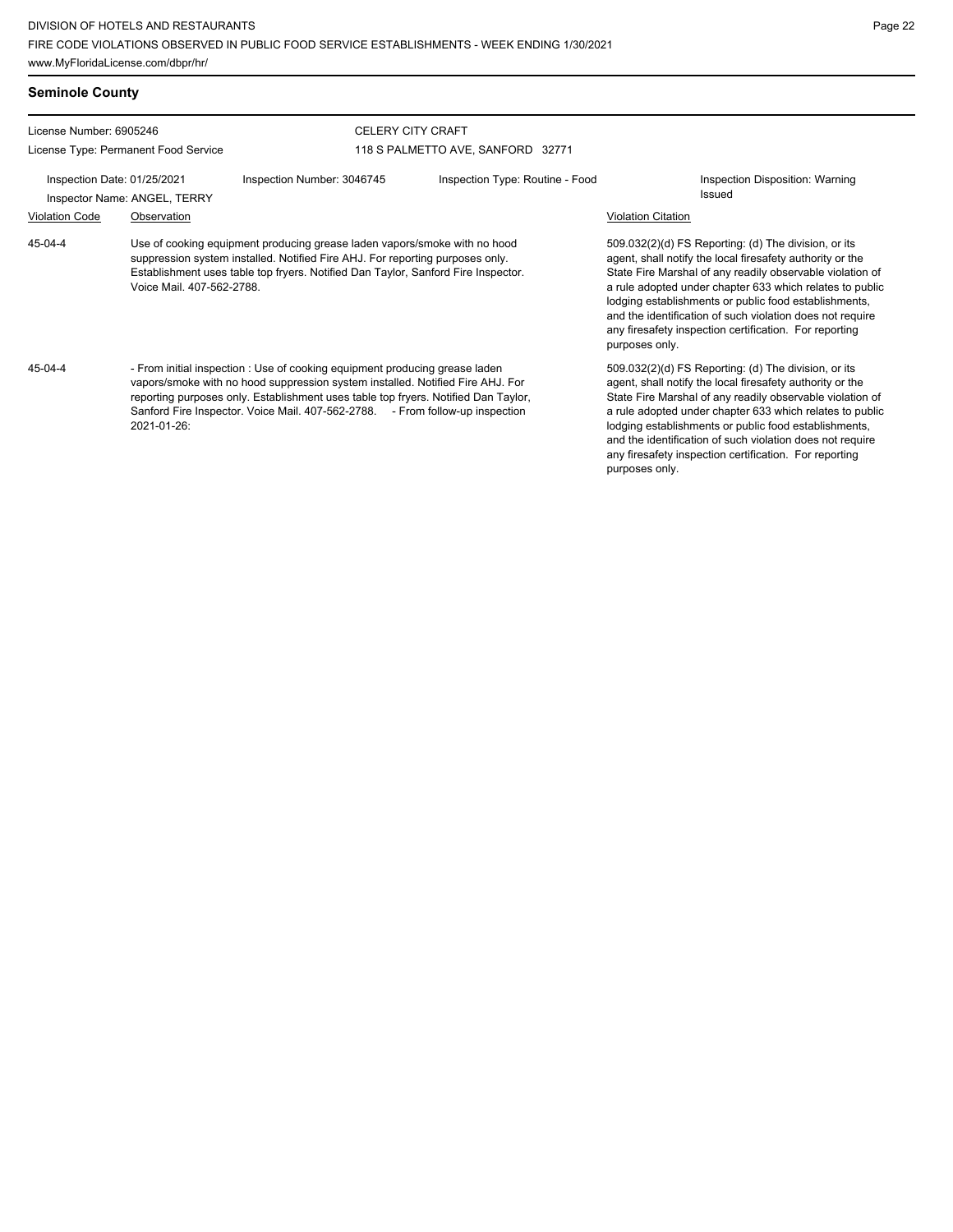Authority and spoke with Kelly she will be sending someone out today.

**St. Lucie County**

45-04-4

License Number: 6605116

License Type: Permanent Food Service

Violation Code **Observation** 

| E CODE VIOLATIONS OBSERVED IN PUBLIC FOOD SERVICE ESTABLISHMENTS - WEEK ENDING 1/30/2021<br>w.MyFloridaLicense.com/dbpr/hr/ |                                                                                                                                                                                                                                                 |                              |                                 |                                                                                                                                                                                |                                                                     |  |  |  |  |
|-----------------------------------------------------------------------------------------------------------------------------|-------------------------------------------------------------------------------------------------------------------------------------------------------------------------------------------------------------------------------------------------|------------------------------|---------------------------------|--------------------------------------------------------------------------------------------------------------------------------------------------------------------------------|---------------------------------------------------------------------|--|--|--|--|
| <b>Lucie County</b>                                                                                                         |                                                                                                                                                                                                                                                 |                              |                                 |                                                                                                                                                                                |                                                                     |  |  |  |  |
| ense Number: 6605116                                                                                                        |                                                                                                                                                                                                                                                 | <b>JBG'S RESTAURANT</b>      |                                 |                                                                                                                                                                                |                                                                     |  |  |  |  |
| ense Type: Permanent Food Service                                                                                           |                                                                                                                                                                                                                                                 | 901 AVE D. FORT PIERCE 34950 |                                 |                                                                                                                                                                                |                                                                     |  |  |  |  |
| Inspection Date: 01/29/2021<br>Inspector Name: HARROD, JESSICA                                                              |                                                                                                                                                                                                                                                 | Inspection Number: 3065933   | Inspection Type: Routine - Food |                                                                                                                                                                                | Inspection Disposition: Inspection<br>Completed - No Further Action |  |  |  |  |
| lation Code                                                                                                                 | Observation                                                                                                                                                                                                                                     |                              |                                 | <b>Violation Citation</b>                                                                                                                                                      |                                                                     |  |  |  |  |
| 04-4                                                                                                                        | Use of cooking equipment producing grease laden vapors/smoke with no hood<br>suppression system installed. Notified Fire AHJ. For reporting purposes only.<br>3 fryers on table tin and on stove top on top of warning table. Called local fire |                              |                                 | 509.032(2)(d) FS Reporting: (d) The division, or its<br>agent, shall notify the local firesafety authority or the<br>State Fire Marshal of any readily observable violation of |                                                                     |  |  |  |  |

any firesafety inspection certification. For reporting purposes only. License Number: 6602881 License Type: Permanent Food Service MALAIKA CARIBBEAN CUISINE AND BAKERY 658 SW PORT SAINT LUCIE BLVD, PORT ST LUCIE 34953 Inspection Date: 01/27/2021 Inspection Number: 3058124 Inspection Type: Routine - Food Inspection Disposition: Inspection Inspector Name: HARROD, JESSICA **Inspector Name: HARROD, JESSICA** Violation Code Observation Violation Citation

Marked exit/path to marked exit blocked. For reporting purposes only. By bread racks in kitchen 46-01-4

61C-1.004(9) FAC: (9 Reporting: Means of access, including entrances, halls, and stairways, must permit unobstructed travel at all times and shall be clean, ventilated and well-lighted day and night. Hall and stair runners shall be kept in good condition. Railways, as defined in 61C-1.001(23), F.A.C., shall be installed on all stairways and around all porches and steps. For reporting purposes only.

a rule adopted under chapter 633 which relates to public lodging establishments or public food establishments, and the identification of such violation does not require